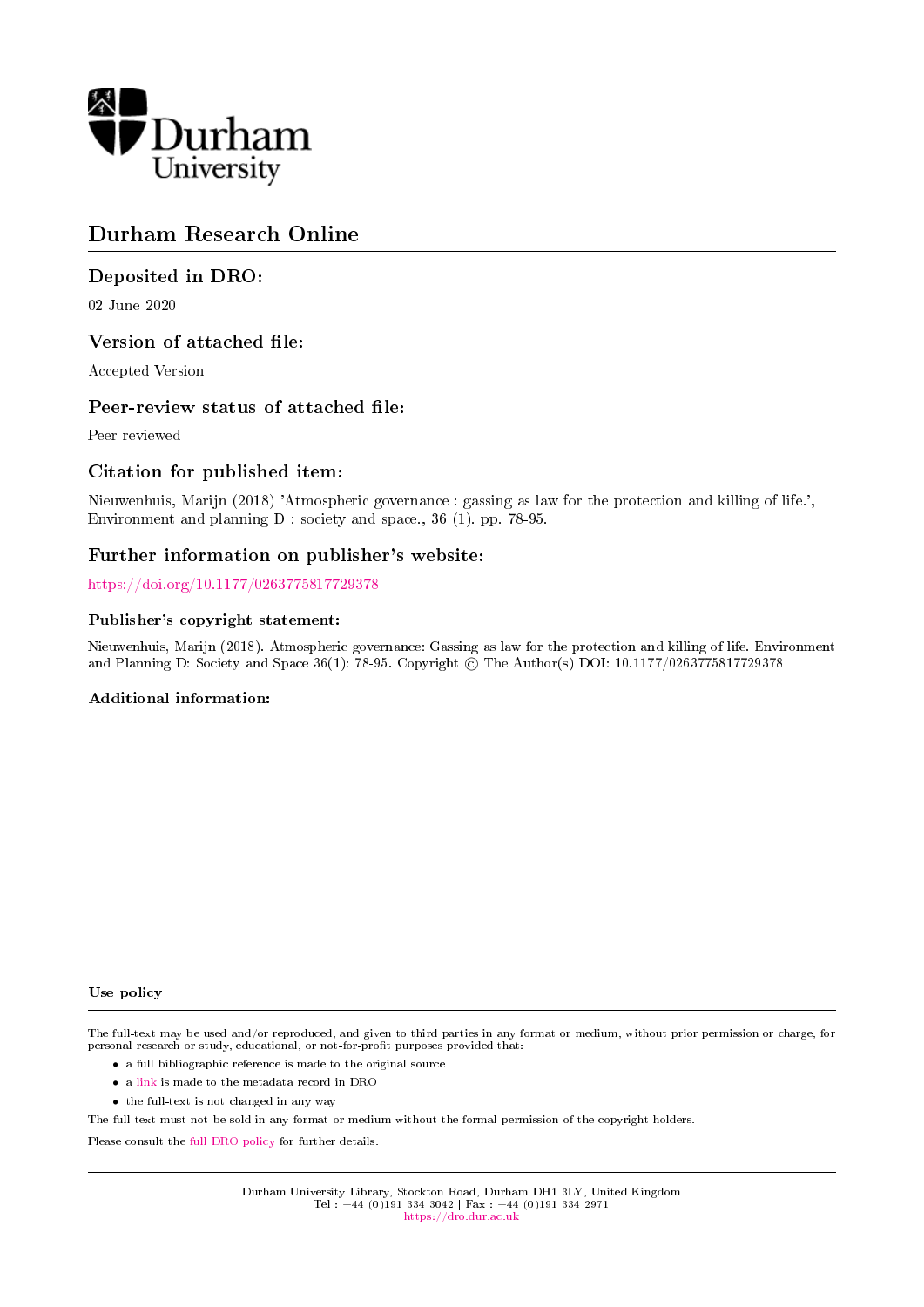*What is certain, however, is that he, who knows how to breathe better than we do, is already choking on the gas that shall claim our breath* (Canetti in Sloterdijk 2009: 100)

> *Rights originate where existence originates. That which determines existence determines rights.* (First principle or Thomas Berry's *Ten Principles of Jurisprudence, 2001*)

Abstract: Breathing is the activity which all forms of animated life share in common. The breath has been symbolised across cultures as the meaning of life itself. If breathing is imagined as life, gassing is the very opposite. Gassing is the intended (or unintended) means to prevent or obstruct breathing. Perhaps it is for this reason that the Nazi concentration camps are remembered as expressions of technological as much as metaphysical terror. The 2013 and 2017 Syrian chemical attacks show how gassing remains a 'red line'.

This paper deals with the historical significance and complexity of air and breathing in law. Human dependency on the air has in early treaties been protected at times of war between 'civilised' nations but was exploited as an instrument against the breather during colonialism. Today, non-lethal-weapons, a more-than-technical term, are used extensively to discipline the biological body into political order. Engaging with the work of Foucault, Sloterdijk and others, I seek to make sense of the legal status of this contradictory political technology, which does not directly attack the body but rather conditions the atmospheric requirements for its animation. I argue for a move towards understanding law atmospherically as an extension of the body.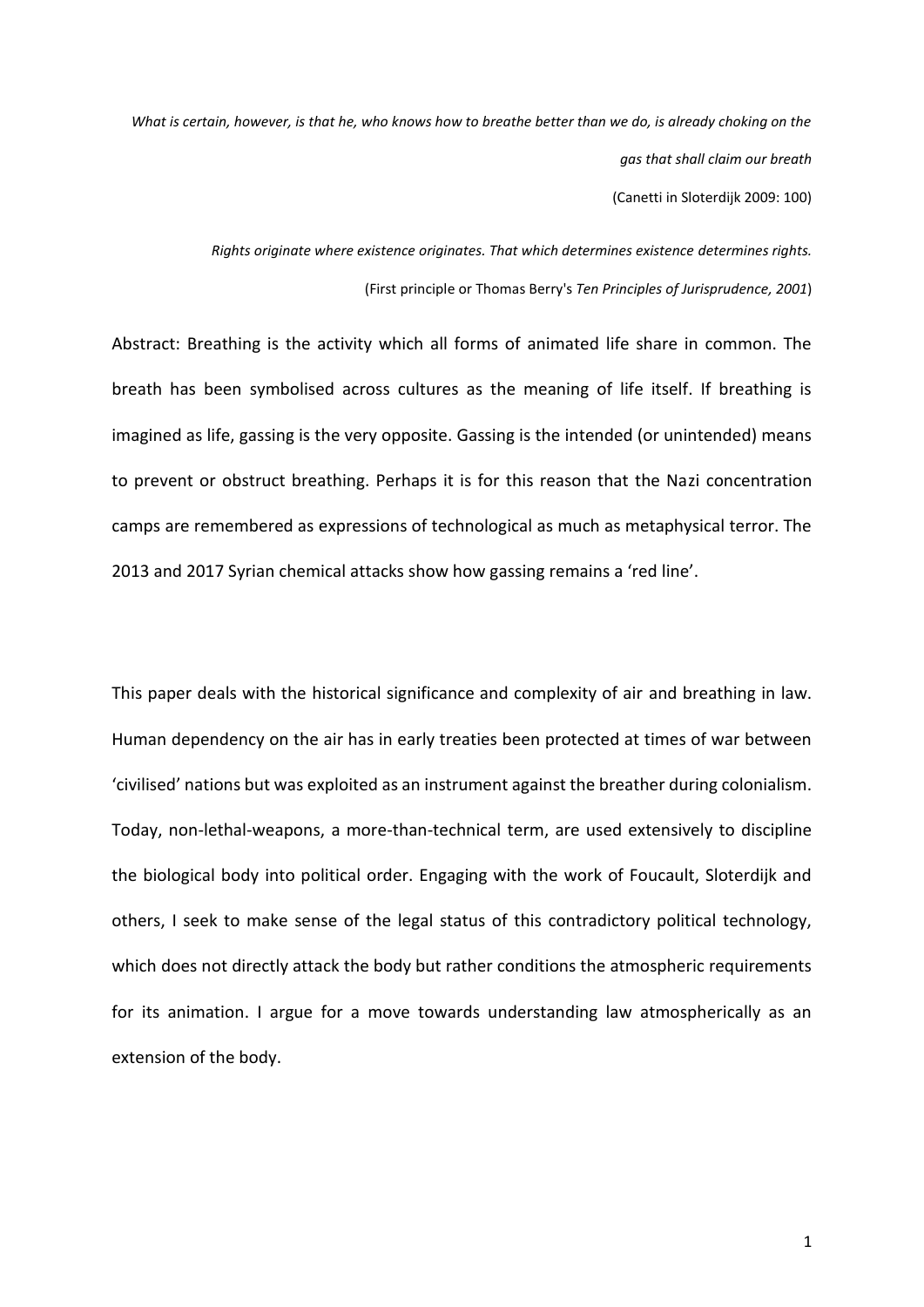### **Introduction**

This article revolves around an activity so modest and mundane that few think twice of its significance. Breathing, the practice of which I write, provides for, or perhaps even *is*, the rhythmic movement that sustains life. "Births marks our first sound – the baby's cry – which of course is a gasp for air, for life" (Adey 2014: 45). Its prodigious importance for our bodies to emerge, develop and sustain stands in stark contrast with its near invisibility, its quietness and instinctiveness. A breath of air is the marker of difference between 'animated' (from *animare*, 'to infuse with breath') bodies and a universe of inanimate stones. Lighter than a feather but strong enough to carry the heaviest of bodies, "Being [*Seyn*] is the air [*Aether*], in which man breathes" (Heidegger 1988 [1936]: 169). Breathing is such a habitual matter that it is easy to forget that everything depends on something so seemingly insignificant.

"No other element is as light, as free, and as much in the 'fundamental' mode of a permanent, available, 'there is'" (Irigaray 1999: 8). The fact that it is simply there, anterior to the body and a condition for it, constitutes an important reason why the breath for long has been considered sacred. Spirit, *Pneuma*, *Prana* or *Ruach*, breathing is central to many theological, animistic (from Latin *anima*, 'breath') and other spiritual traditions, but it is experienced differently in each of these traditions.

"Between heaven and earth they [Sumerians] recognized a substance which they called *lil*, a word the approximate meaning of which is 'wind, air, breath, spirit'; its most significant characteristics seem to be movement and expansion, and it therefore corresponds roughly to our 'atmosphere" (Kramer in Škof 2015: 136)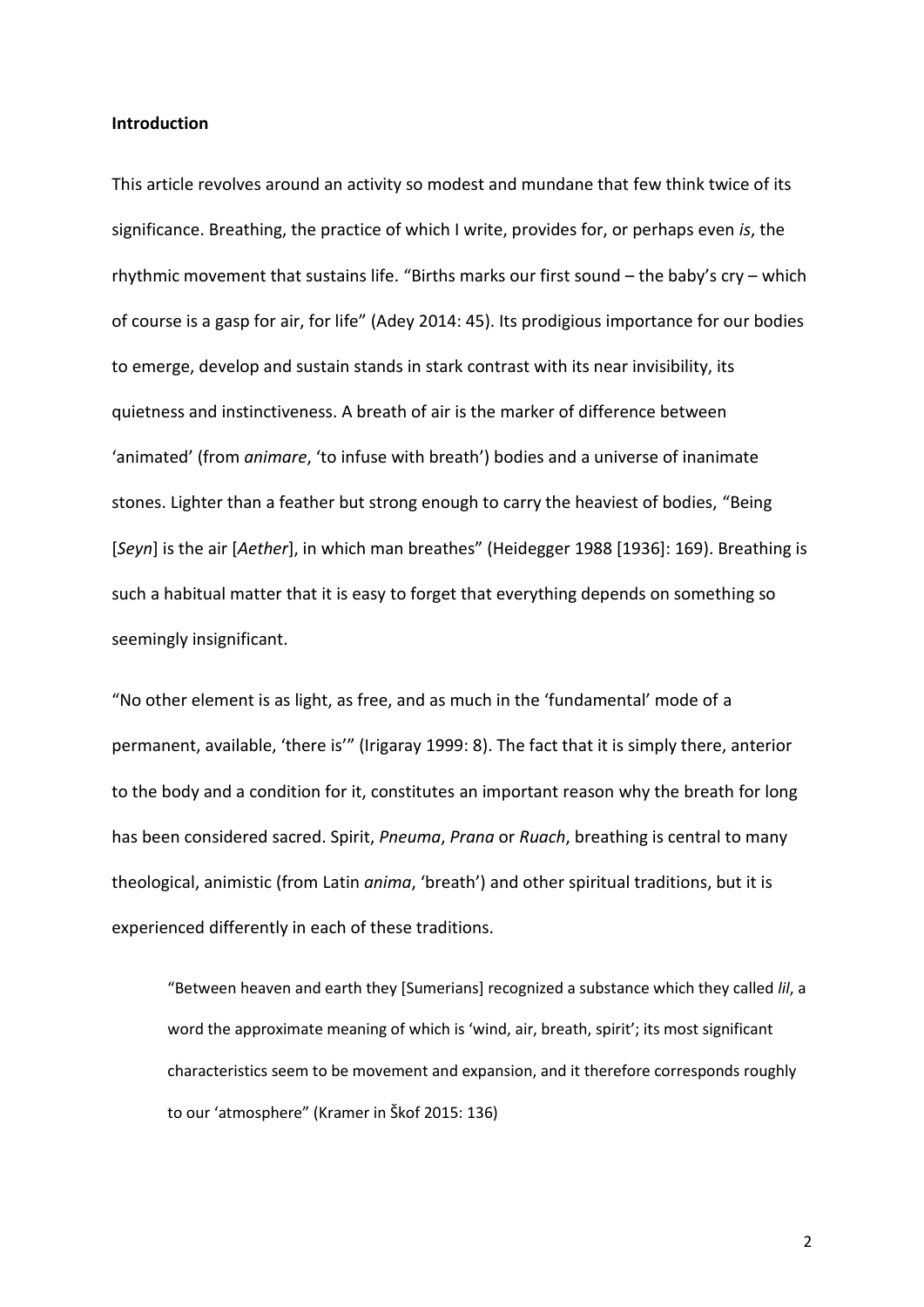The unreflective ease with which we, moderns, breathe the invisible air, perhaps the ultimate abstraction, means that it is easy to overlook the rich intellectual history of our intimate and, by all means, vital relationship with the atmosphere. In other words, if we do not take breathing as seriously as the ancients did, we run the risk of falling in the dangerous trap of underestimating our indebtedness and dependency on the air. Luce Irigaray (1999) famously critiques that the air is 'forgotten' in the weighty gravity of Western philosophy. Air, she explains, has long been secularised and imagined as void. Thinking of air as nothingness, as a space which lacks, results in a tendency to either forget or to implicitly presuppose it. Why think of air as something if it lacks 'thingness'? "When solidity is unconsciously conflated with substance, when only grounding counts for analysis, air can only be insubstantial" (Choy 2011: 145).

I do not agree with the presupposition that the air has been 'forgotten' in Western thought but, instead, wish to argue that thought about air and breathing has been shaped and formed by historical specificity. This entails a departure from the premise that the contemporary abstraction of the air is a natural phenomenon and a move towards the idea that breathing and air need to be rethought as being politically and historically contextual. I have elsewhere argued that context defines the particularities of social, political and scientific relationships to the air (see, for instance, Nieuwenhuis forthcoming), but I agree, with Valentine (2016), that that these relationships also help to contextualise air itself.<sup>1</sup> What this means is that air is not a singular nor a 'simple fact of life', but that it is rather

**.** 

<sup>&</sup>lt;sup>1</sup> Writing about the lack of respiratory air in outer space, Valentine (2016: 514) notes that "all contexts are the product of *contextualisations*" It in the beyond the Earth's atmosphere, where context halts, that breathing needs to be recontextualized. "That is, Earth's atmosphere— as a metaphor and in its material functions—provides an upper limit to what we can call 'nature,' 'context,' or 'affect,' and therefore to what we can say is meaningful."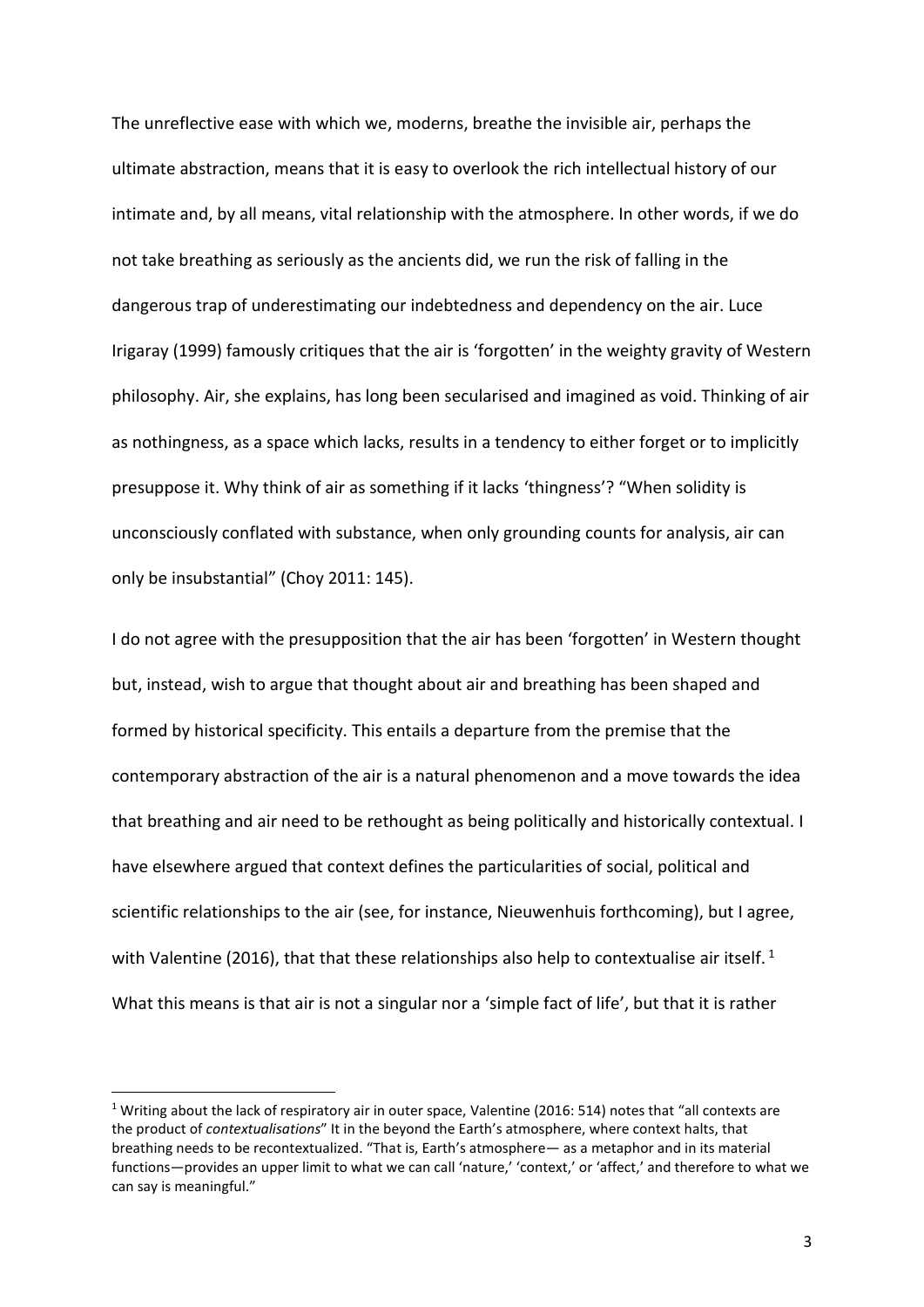plural and ubiquitous, which is perhaps why "the air has not been conceptualised as the other elements have in many cultures and systems of thought" (Connor 2010, 15). Air was something worthy of speculation, wonder and thought.

In my own work (e.g. Nieuwenhuis 2015a, 2016a, 2016b), but here more explicitly, I concentrate on the historical and political specificity of atmospheric gassing, which was only made possible by the historical realisation that air, in the form of oxygen, could be modified or withdrawn from the breather. This recognition brought about a specific atmospheric form of governance. Important in this historical change is the bio-political interest that law took in the air (see also Whitehead 2009).

Western legal theory traditionally has had an inherent stake in life, as its distinctive purpose is to regulate but also define it. This means that law can be seen as a "tool of bio‐power… a technique the task of which is to regulate and correct the development of *life in general*'" (Ojakangas' 2005: 15, emphasis added). "Life in general", however, refers here not only to law's stake in embodied life but extends beyond into the very *elemental* conditions that constitute and sustain bodily beings. It is the hold that law has over the conditions to *animate* the body that makes the practice of gassing and the absolute quality of air so pivotal. My contribution rests on a provocation to think with and beyond life in its human form, as "bare life", and to argue that law historically has had a stake in the air (as the condition *for* and *of* embodied life). It is this specific, indeed historically Western, "socialisation of air", expressed in the form of the regulation of respiration, to which I want to direct my attention in this paper.

Breathing has been historically of longstanding interest in the Western legal tradition to protect and regulate life. This interest comes forth from the fact that respiration constitutes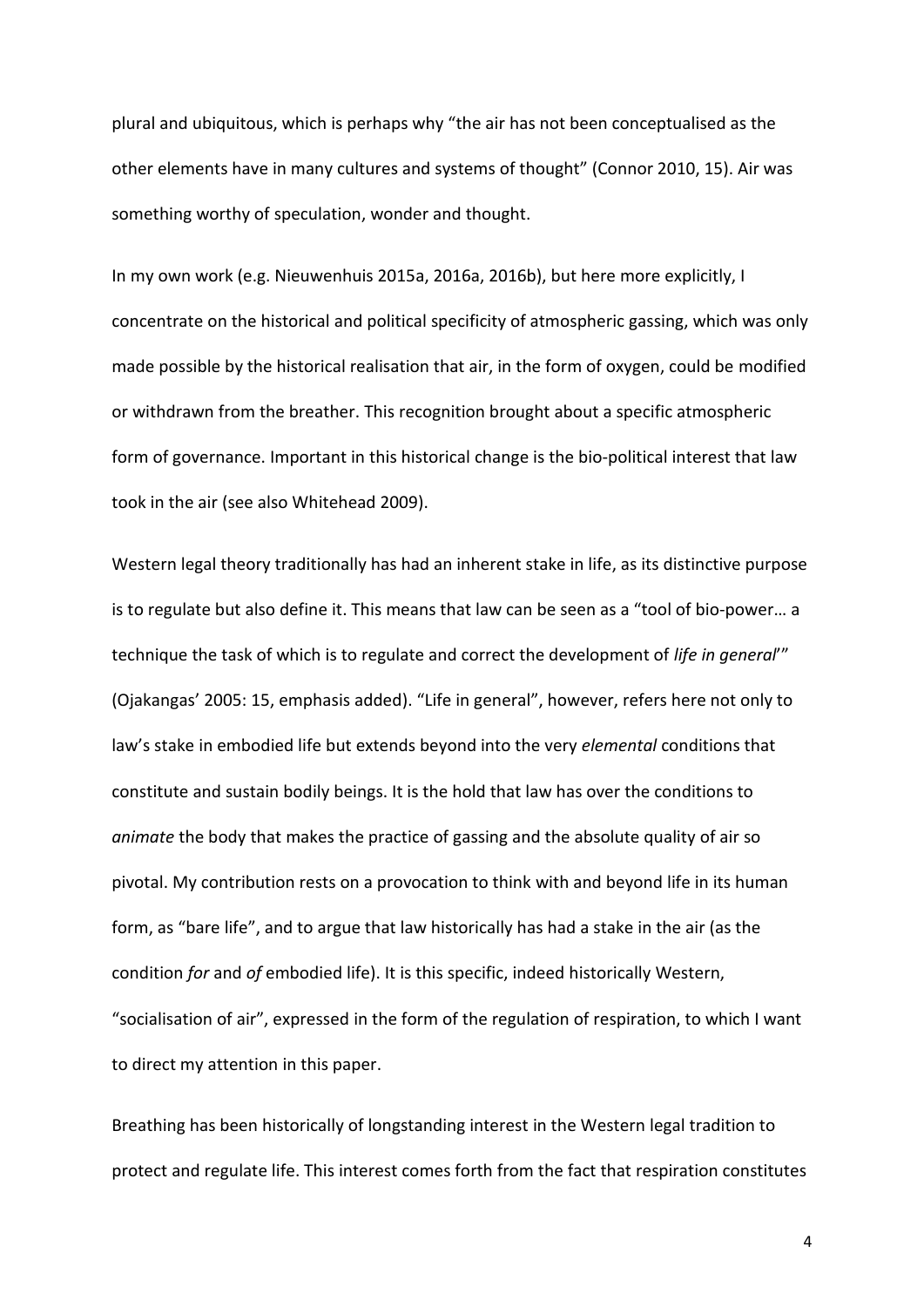and *is* the separation between corporal life and death. I demonstrate below how this attention for the *elemental* prerequisite for animation is visualised in law's attempt to securitise the respiratory body. Law can be used as a means to prevent the body from being gassed, as is the case in inter-state warfare, but can also be deployed to suspend the working of air to facilitate a temporary disabling of bodies, as in the case of so called '*nonlethal* weapons'. Law helps determine which and when bodies gain access to breathable air, to life, and which bodies do not. Law inhabits the air, but its presence is cloaked in invisibility.

The complex biological and metaphysical interaction between body and air has only recently started to receive attention in the political geography literature (see e.g. Adey 2014, Graham 2015, Whitehead 2009). Breathing conventionally is not considered of legal relevance and assumed to exist in a 'pre-social' vacuum outside of law. However, regulating the air through gassing entails an extending of the reach of law beyond its conventional focus on individual and collective bodies to the very conditions that provide for the emergence and development of those bodies. Gassing, which the German thinker Sloterdijk (2009) appropriately labels atmospheric terror or 'atmoterrorism', is an attempt to anthropogenically dominate the body's *environ*-ment, with the objective to gain total control over the body to the point of its demise.

It is worth remembering that only gas was considered "suitable" for the 'Endlösung der Judenfrage' (Höss 1996: 28). Gas is in Agambian (2015) phraseology the 'practice of exception' because it so brilliantly incorporates what is a natural practise, ie. breathing, into a bio-political killing machine. Its necessity is used against the breather while the air itself transforms from a condition for animation into a threat to 'de-animate', therefore,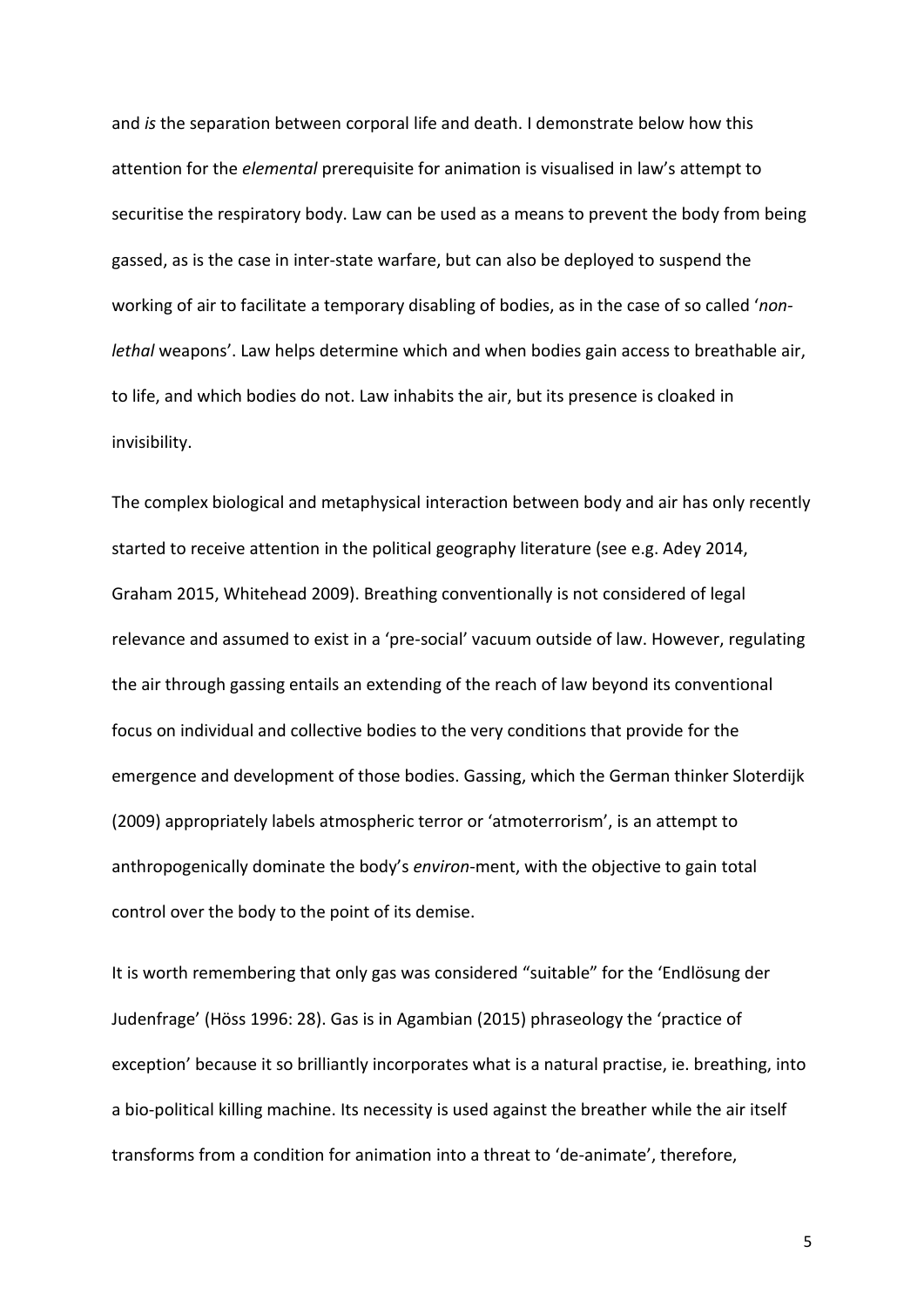becoming also a technology of what Mbembé (2003) terms 'necropolitics'. This paper is not an attempt to conceptualise the experience and significance of the Holocaust through the lenses of atmospheric governance, although I do address this, but offers a more extensive contextualisation of law's position vis-à-vis the governance of respiratory life. One of the contributions of the paper focuses on the postcolonial history of atmoterrorism that compelled colonial subjects into discipline under threat of being robbed from their right to breath/ life. The Nazi gas chambers should be contextualised as part of a long, convoluted and historical unfolding of a (still ongoing) atmoterrorism.

The air was not forgotten. Rather, I argue, it became depoliticised, secularised and appropriated as a technique to protect, discipline and kill animated life. Law acts as a technique of governance to decide which bodies were allowed to be killed and which deserved protection. This paper wishes to make the air again political at a time in which there is little discussion about why chemical gas attacks are 'red lines' but other forms of pollution are allowed to kill millions with impunity.

This paper is organised into four sections. The first section looks at the evolution of the relationship between breathing and law. This history, which remains largely underexplored in the literature, ties together a vast array of subjects ranging from the discovery of oxygen to colonial policing and the Nazi death chambers. I offer a more modest and narrower analysis that revolves around the historical status of chemical warfare in law. I focus on the challenge that breathing, as *absolute* exposure to the environment, posed to international law and how law responded to this challenge by attempting to regulate the *atmo*sphere. The second section analysed the colonial geographies where atmospheric law receded, forcing bodies to experience their absolute exposure to the air. While bodily dependency on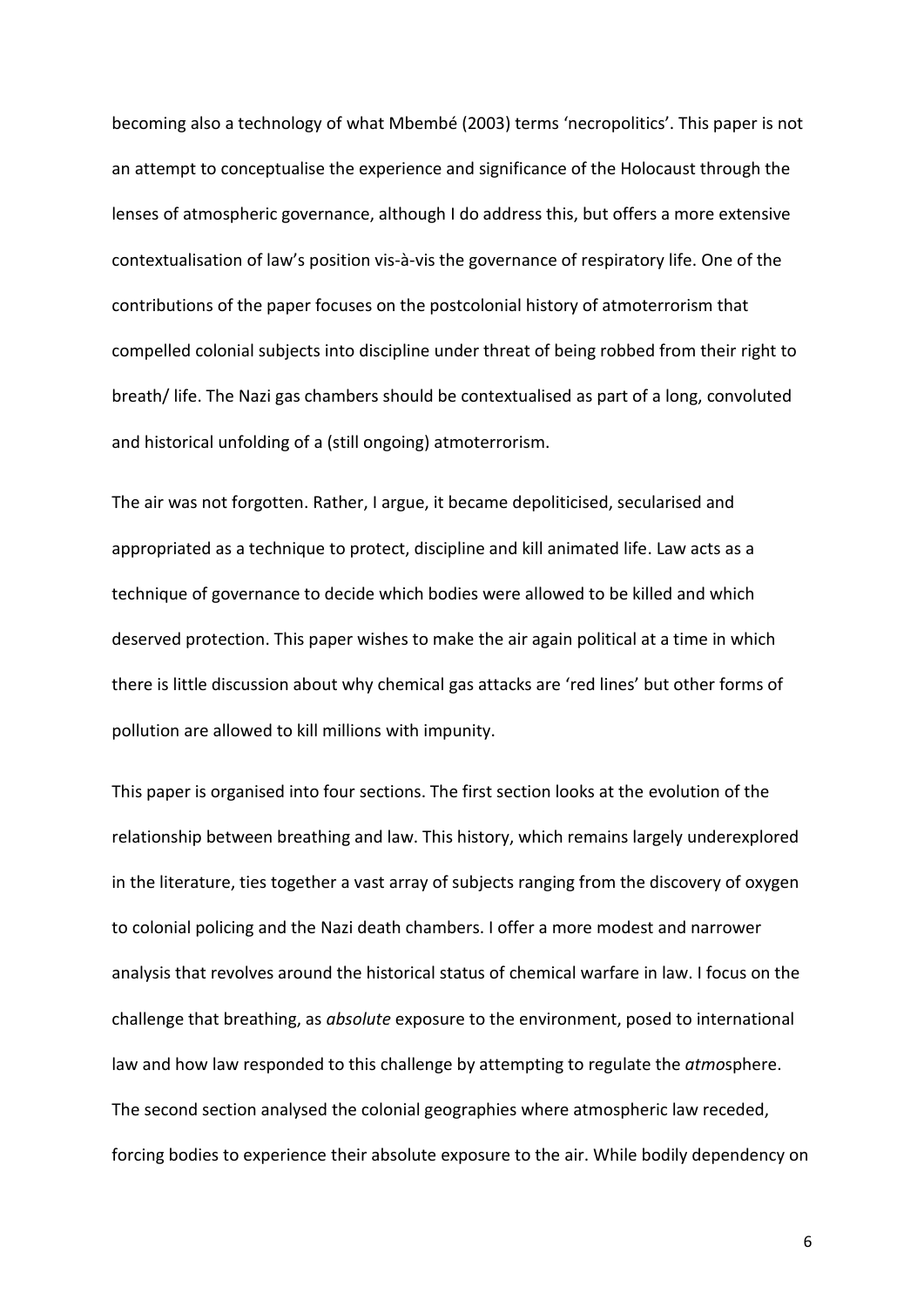the air was securitised in the West, where law was said to dwell, it was fully exploited in the colonial context where it enabled the killing of those bodies left unprotected. Agamben's logic of 'inclusive exclusion' allows me to move to the continuation of this practice in the Holocaust. I make the provocative case that the *Shoah* should not be seen as a historically unique event, but as a continuation of law's ongoing interest in the "politics of life itself" (Rose 2009). The third section, once more, emphasises law regulatory position in the ambiguous zone between embodied life and death in the form of so-called "non-lethal weapons". This section finishes by arguing that law's interest in life is not only centred on the issue of corporality but rather on the vital forces that facilitate the animation of the body's animation. The conclusion, therefore, turns to the need for a radical 'posthuman' alternative to rethink the status of air in law.

### **Air, Law and Life**

The history of gassing is little conceptualised. Many of the histories start by dating the practice of gassing to a particular point in history without exploring the distinctive conceptual quality of atmospheric gassing. Among the more popular accounts is Coleman's (2005) work *A History of Chemical Warfare*. The book refers to the occurrence of smokescreens in "ancient India", "the use of gas during the Peloponnesian War", a "toxic smoke" in Roman Spain and "Greek Fire" at the sieging of Constantinople. A lot of the attention in such works is given to the gaseous experiences of WWI.

One of the argument to account for the spreading of chemical warfare was the relatively advanced state of German chemical companies, such as BASF and Bayer, which enabled the mass deployment of gassing as a weapon of warfare (see also Johnson 1990). Robert Joy (1997: 89) writes that "[b]y the turn of the [twentieth] century, Germany had become the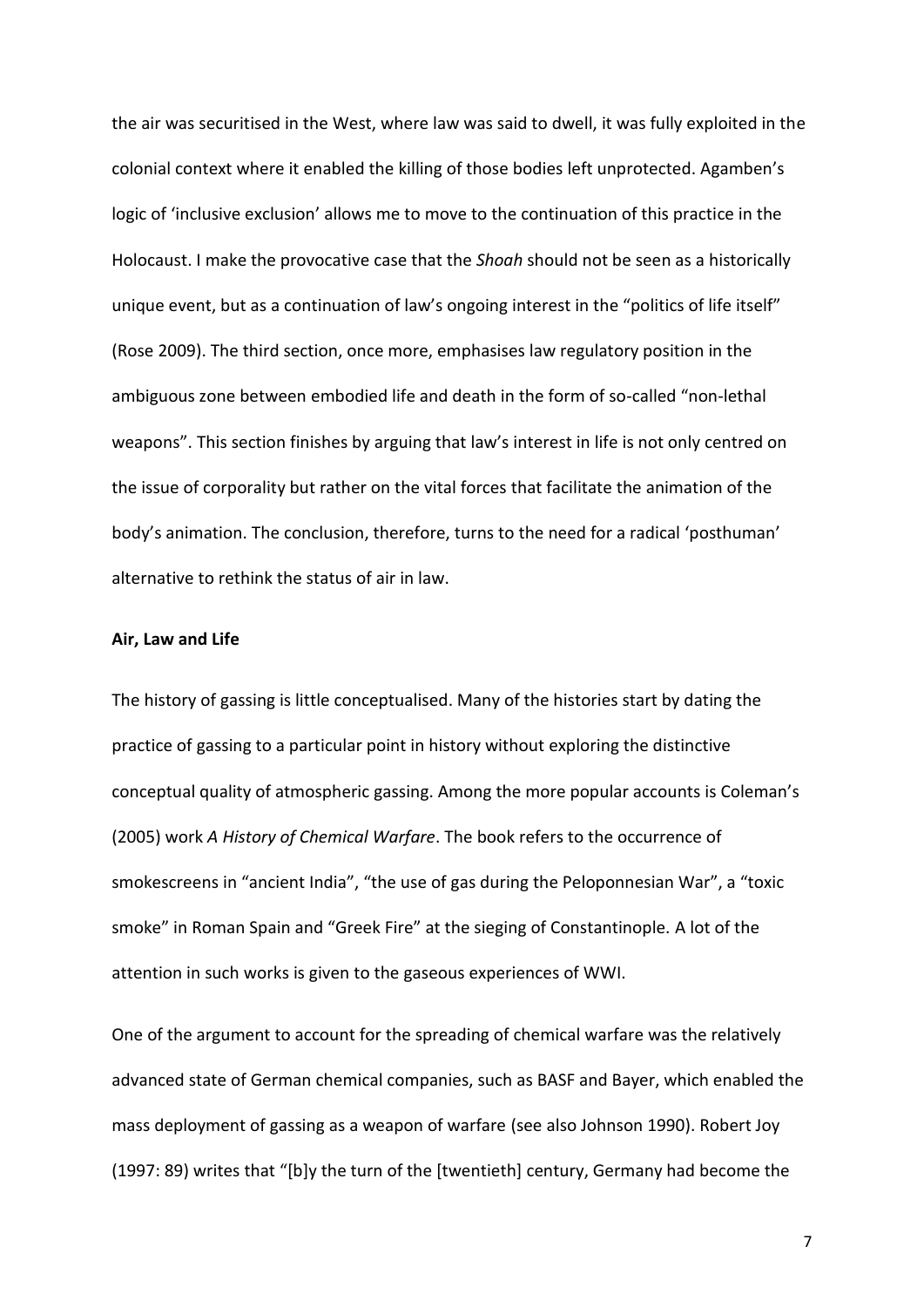centre of world chemistry. The six largest German firms held 950 chemical patents, whereas the six largest British firms held only 86 patents." The onset of WWI meant that chemists started to take an active interest in the development of gas as a specific military strategy in war (see Freemantle 2015, MacLeod 1993). Cowell et al. (2007: 241), writing on the strategic function of gas, explain that "[d]uring this period, when the tank was in its infancy and the airplane had little direct impact on the ground, gas was the only weapon with the potential to break trench deadlock and solve 'the problem of the [deadlocked] Western Front'".

Besides its strategic purpose of forcing the enemy to move out of position, the attacking of breathing bodies also had strong psychological and physiological affect. The aim of gassing was not so much intended to kill the enemy but, as pulmonary agents are *designed* to do, to 'take away their breath'. The suffocation of the air was not necessarily intended to exterminate, but to terrorise the enemy physiologically as well as psychologically. A gas cloud's unique ability to strike fear was seen as a unique and valuable quality in war. The consequences of gas "cannot be measured purely in respect of their casualty tallies; they still have an effect if they deter, dissuade or demoralise an enemy" (Spiers 1994: 45). The moral dimension of atmospheric gassing is important to discuss in some detail because atmoterror, instilled in popular imaginations, as recently seen in the international outrage after the Syrian Khan Shaykhun gas attacks, has proved instrumental for the development of respiratory regulations.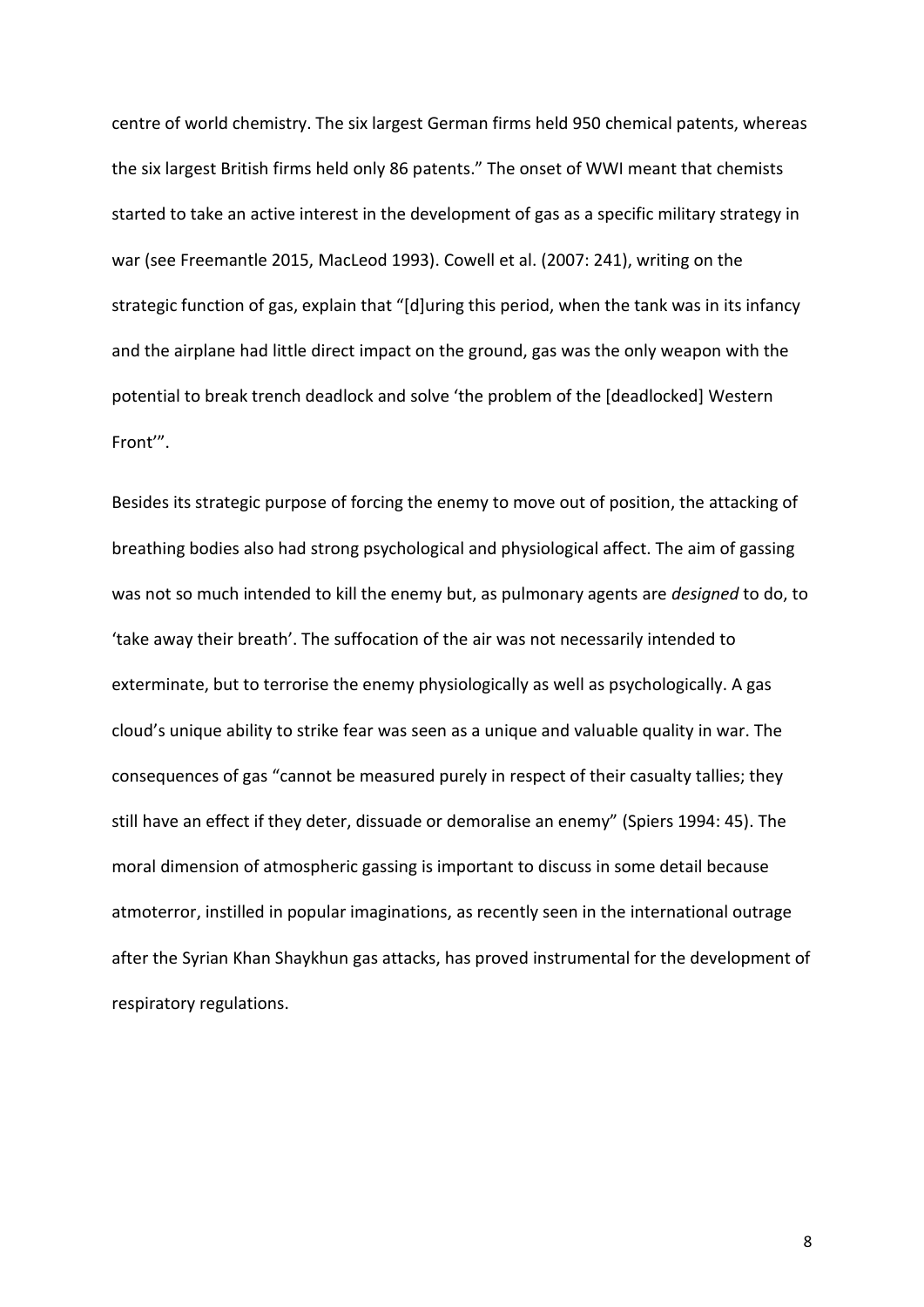The Hague Conventions of 1899 and 1907 were among the earliest modern attempts to legally prohibit the use of chemical warfare on an ethical basis.<sup>2</sup> A previous, perhaps less explicit, attempt to regulate the air can be found in the 1863 Lieber Code, which, while unrestrictive on some fronts, was among the first modern efforts to codify the rules of chemical warfare. Set in the American Civil War, it prohibited "the use of poison in any way" (Lieber 1898 [1863], art 16.: 8)<sup>3</sup>. Smart (1997) argues that the historical industrial context provided the real possibility for the development and deployment of chlorine, hydrochloric and sulphuric acid mixes as chemical warfare agents. The ground for their banning has by some been described as "premier humanitarian" (Gillespie 2011: 89). Gillespie (ibid.: 88) notes that similar moral antipathy against chemical warfare was not uncommon at the time but that such "chivalry" was rather "consistently reflected in Europe and the United States in 1813, 1862 and 1870, when high commands consistently refused petitions to allow poison to be placed on bayonets."

What immediately becomes evident in early, but, as I will come to show later, also in more recent atmospheric regulations is awareness that breathing is more than mere technical respiration. There seems to exist in law an unspoken agreement that the practice of breathing possesses an absolutist and pure quality that needs to be protected to preserve 'humanity'. Such recognition grew especially strong with the 'dehumanising' gaseous experiences of WWI. Traverso (2003: 83, original emphasis) recalls John Keegan's comparison of the gassing in the 1916 Battle of the Somme during the 'Great War' with the

**.** 

<sup>&</sup>lt;sup>2</sup> It perhaps needs mentioning that the 1868 Declaration of St Petersburg, the predecessor to the Hague Peace Conferences, also argued for "technical limits at which the necessities of war ought to yield to the requirements of humanity" (Anaïs 2015: 10).

<sup>&</sup>lt;sup>3</sup> The same is repeated a number of pages later: "The use of poison in any manner, be it to poison wells, or food, or arms, is wholly excluded from modern warfare. He that uses it puts himself out of the pale of the law and usages of war" (Lieber 1898 [1863]: 23).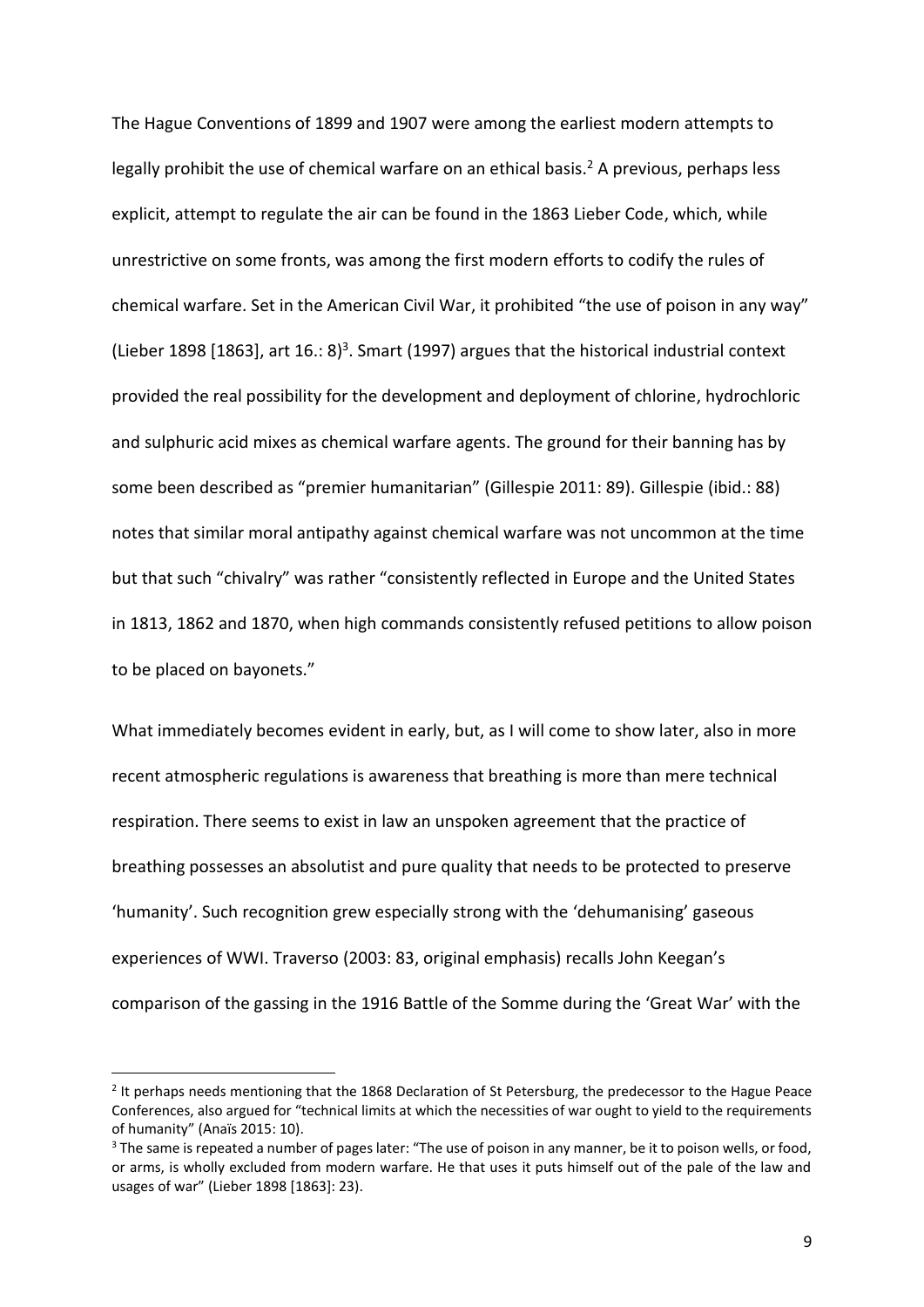Nazi horror extermination camp in Treblinka. "[The gassing in WWI] introduced an *anthropological break*, revealing a new perception of human life that essentially paved the way for the genocides of the future." Sloterdijk (2009: 9) argues along similar lines when he observes that the earlier gas attack in the Battle of Ypres constituted the overture to a new century of "explication".

"Anybody wanting to grasp the originality of the era has to consider: the practice of terrorism, the concept of product design, and environmental thinking. With the first, enemy interaction was established on a postmilitaristic basis; with the second, functionalism was enabled to re-connect to the world of perception; and with the third, phenomena of life and knowledge became more profoundly linked than ever before. Taken together, all three mark an acceleration in 'explication.'"

Sentiments in law against attacks on the invisible conditions that enable (or *are*) life can be traced back (at least) to the writings of early enlightenment legal theorists, such as Grotius, Vattel and von Pufendorf, who, on various moral grounds, argued against the use of poison in the conduct of war (*jus in bello*). Later liberal thinkers saw war as a necessary evil in the "state of nature" but one that needed to be restricted and regulated as a prerequisite for attaining peace. <sup>4</sup> Kant (2003: 5, original emphasis), himself of pivotal inspiration for the poison clause in the Lieber code, famously argued for the importance of a 'rule of law' in war as a condition to "ensure perpetual peace among nations". The alternative, he writes, was a "war of extermination [*bellum intemecinum*] —where the destruction of both parties *along with all rights* is the result—would permit perpetual peace to occur only in the vast *graveyard of humanity as a whole*… [S]uch a war, including all means [including, but not

**.** 

<sup>4</sup> This was also codified in the Lieber code under article 15.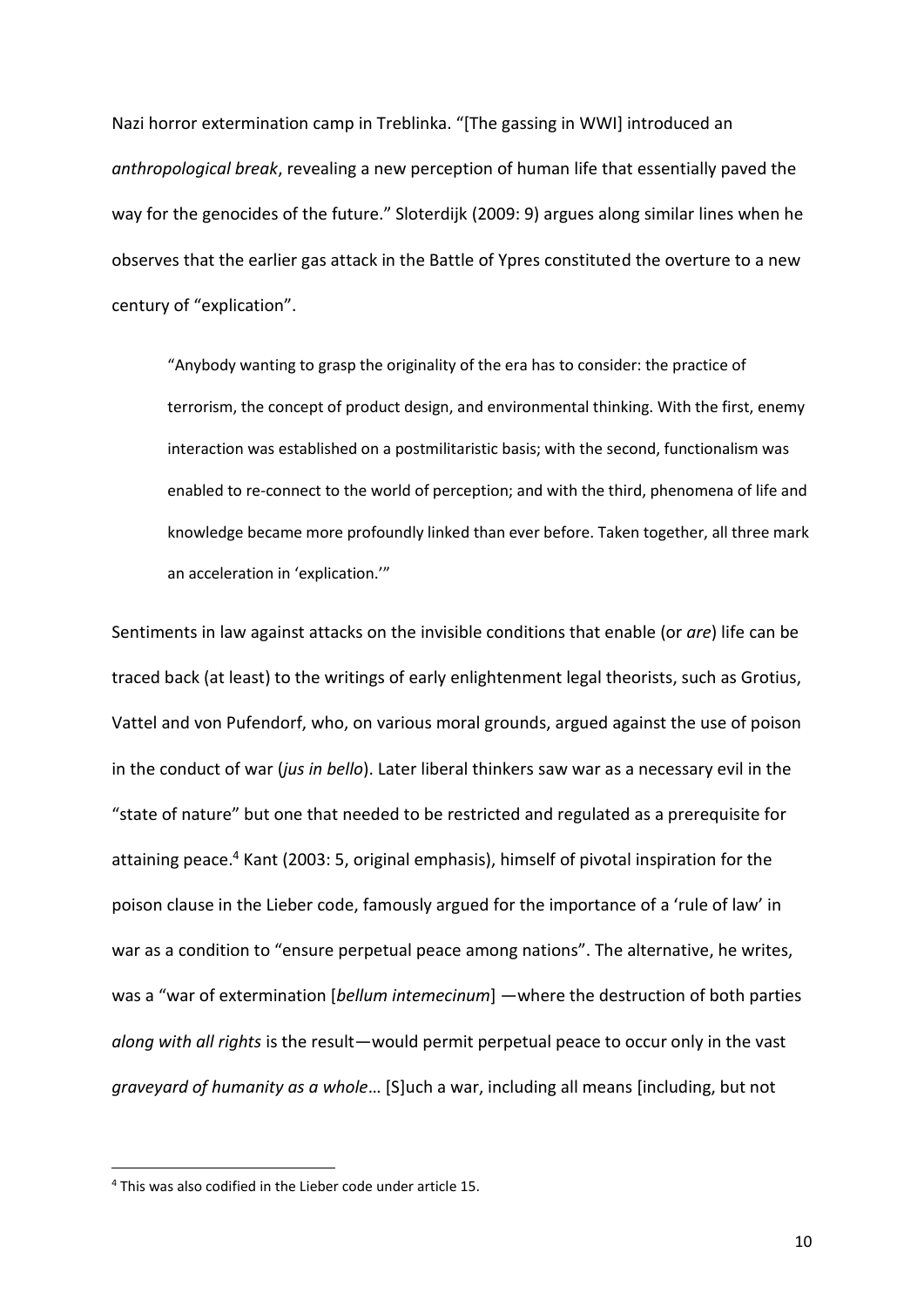limited to, poisons, or *venefici*] to wage it, must be absolutely prohibited." Ideas of the delimited nature underpinning the workings of war can also be found in von Clausewitz's (1984: 580), the other source for the code, oft-cited statement that "war and its forms result from ideas, emotions, and conditions prevailing at the time". The delimited nature of 'real' war rails against the concept of an undesirable and, therefore, unattainable 'absolute war'.

In both Kant and von Clausewitz's thinking on the limits of war we trace the seeds for a regulatory mechanism that would come to inform nineteenth and twentieth century international laws on atmospheric governance. It enabled the possibility to regulate the external environment of the body so as to protect it from the threat of its pre-social dependency on and natural exposure to air. It is law's 'taking to the air', driven by an inherent need or desire to protect dependent *biological life* from ecological exposure, that facilitated and enabled the formal legal regulation of the atmosphere. The result was a denaturalisation of breathing and a subsequent socialisation of air.

Protecting the body's respiratory dependency on air helped prevent 'war' from escalating into a condition of 'dehumanisation' [*Entmenschlichung*]. Without air humans cannot remain *as humans*. The "progressive explication that binds [atmo]terrorism with humanism" (Sloterdijk 2009: 25), however, did not affect all of humanity. Law was only preoccupied with those bodies considered to be sufficiently 'human'. Gassing was used extensively throughout the nineteenth and twentieth century as a means to psychologically discipline and terrorise those considered to be less-than-human. While breathing bodies enjoyed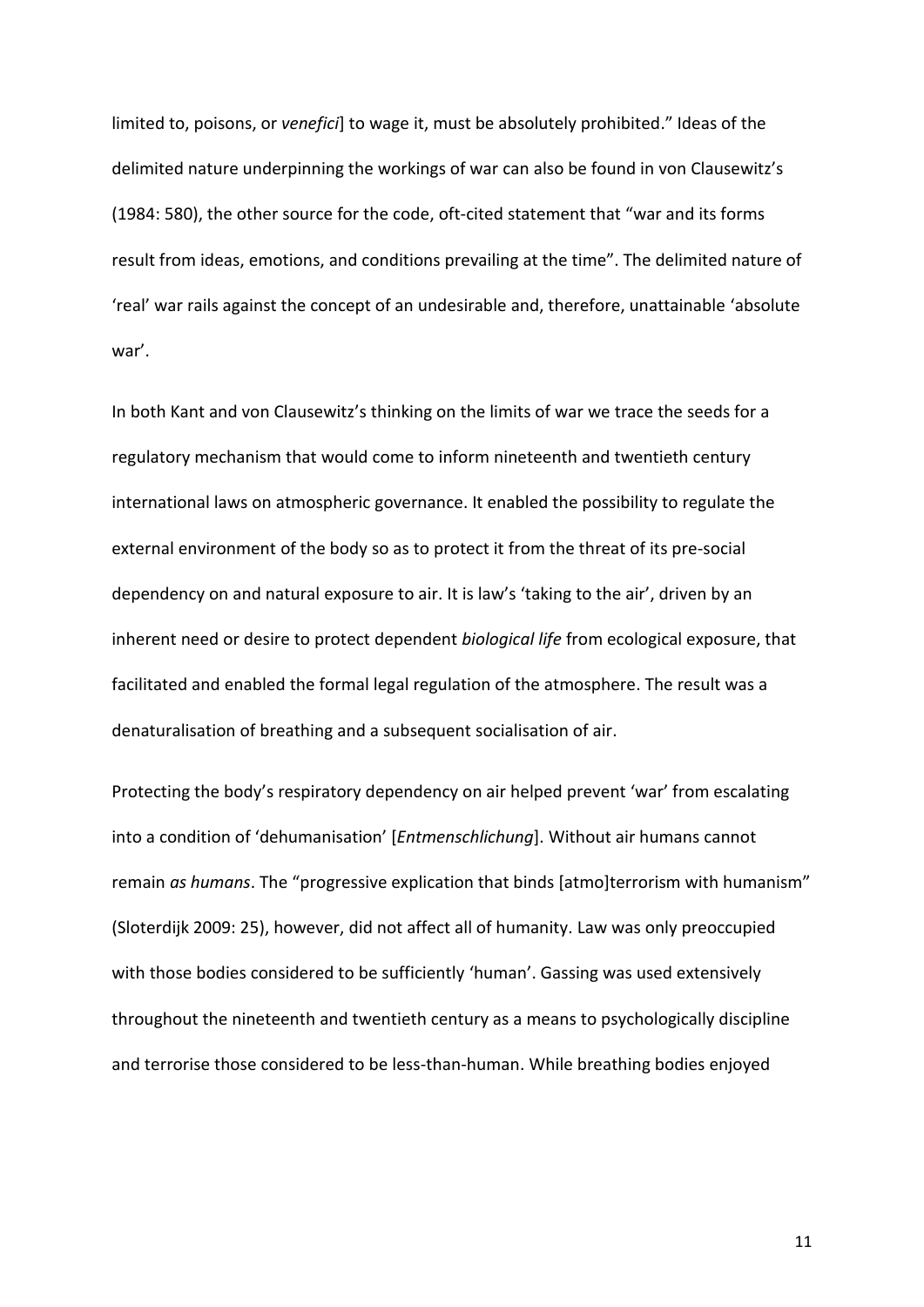certain legal rights in the 'civilised' West, atmospheric governance worked very differently in other 'savage' and 'law-less' parts of the world.<sup>5</sup>

Europe's colonial violence in 'barbarous lands', where the legal principles of 'war' did not apply, propelled atmoterrorism to enter into discourses of race. Mbembé (2003) explains that these "colonial wars" cannot be really understood as 'wars' precisely because of the absolutist, law*less* quality of their violence. In other words, as he (ibid.: 25, emphasis added) explains, "the distinction between war and peace does not avail [here]. Colonial wars are conceived of as the expression of an *absolute* hostility that sets the conqueror against an *absolute* enemy." This meant that gassing could be used extensively to discipline the body of the 'non-human'. The taking away of the right to life, by making breathing literally impossible, was legitimised in the injunction of the distinction between the civilised life of the human Self and the bestial Other.

### **The Life of Others**

**.** 

Until now, there have been relatively few efforts to historicise these experiences systematically. Sloterdijk's observations of the supposed uniqueness of the gaseous experience of WWI are ripe for postcolonial critique. The gap in the literature is not an accidental oversight, but, as I will come to show through the work of Aimé Césaire and others, rather a lingering postcolonial spectre from Europe's own historic inability to account for the atmospheric terror of the Holocaust. The myth that Europe's imperial campaign occurred in "the comforting illusion that the 'civilized world' was insulated from the result" (Hull in Owens 2009: 53) remains the norm in accounts of state violence.

<sup>5</sup> Preston (2015: 9) writes that "[b]y the mid-nineteenth century a fairly general consensus had emerged about the justification for wars between civilised nations. Much more latitude was at least tacitly given to the treatment of 'barbarian' states and individuals."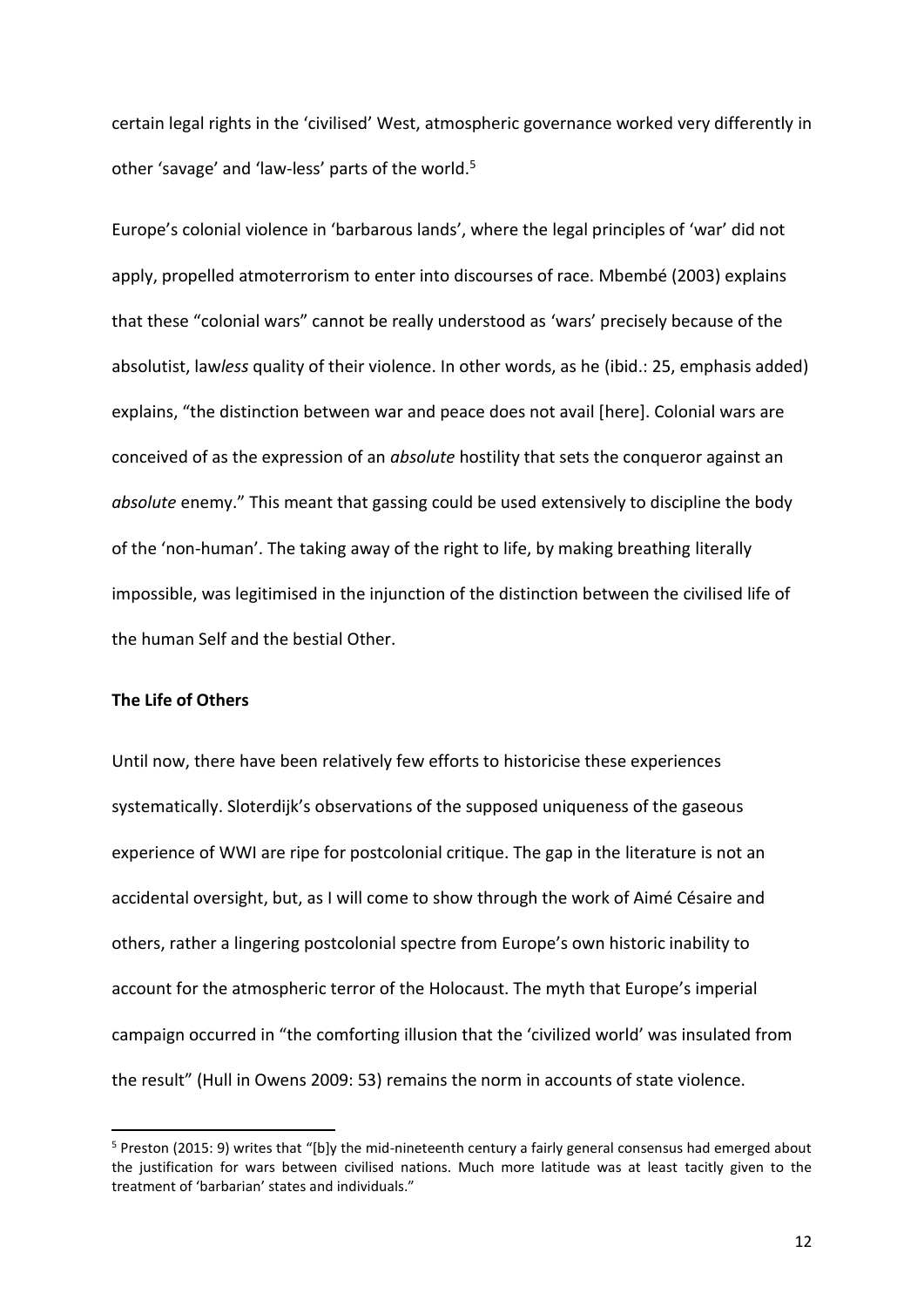Colonialism, however, played a very substantial role in the historical unfolding of atmospheric violence in Europe. Tracing this evolution is of historical significance for understanding how oxygenic air was explicitated and transformed into an instrument to govern the very condition of life.

Colonial gassing occurred under the banner of a peculiar form of humanism that sometimes killed and other times protected embodied life. Britain's colonial administration, for instance, praised teargas and the "moral effect produced by it on crowds" (Radley [1928] in Legg 2007: 106). The chemical substance, first deployed by British forces in Palestine, was said to offer "a humanitarian alternative to policemen's bullets… Britain's colonial police needed to keep up with the time" (Thomas [1936] in Thomas 2011: 72). Churchill (in Spiers 2010 [1919]: 70), whilst being Minister of War and Air, is known to have been particularly "strongly in favour of using poisoned gas against uncivilised tribes [in the Middle East]… It is not necessary to use only the most deadly gasses: gasses can be used which cause great inconvenience and would spread a lively terror and yet would leave no serious permanent effects on most of those affected"<sup>6</sup>. Many imagined gassing as a morally justifiable means to psychologically instil the necessary terror to discipline colonial bodies. The British colonial deployment of gas, however, largely followed from earlier, more lethal French experiences.

Gassing already had been entertained as a means to 'cleanse' populations during the time of the French Revolution (Levene 2005). In the midst of the genocidal subjugation of the Vendée region, the chemist Antoine-François Fourcroy, a close acquaintance of the renowned (co-)discoverer of oxygen Antoine Lavoisier, was "charged with devising

<sup>&</sup>lt;sup>6</sup> Twenty-five years later Churchill (1944) asked for General Hastings Ismay's support for a gassing campaign against Nazi Germany: "I may certainly have to ask you to support me in using poison gas. We could drench the cities of the Ruhr and many other cities in Germany in such a way that most of the population would be requiring constant medical attention."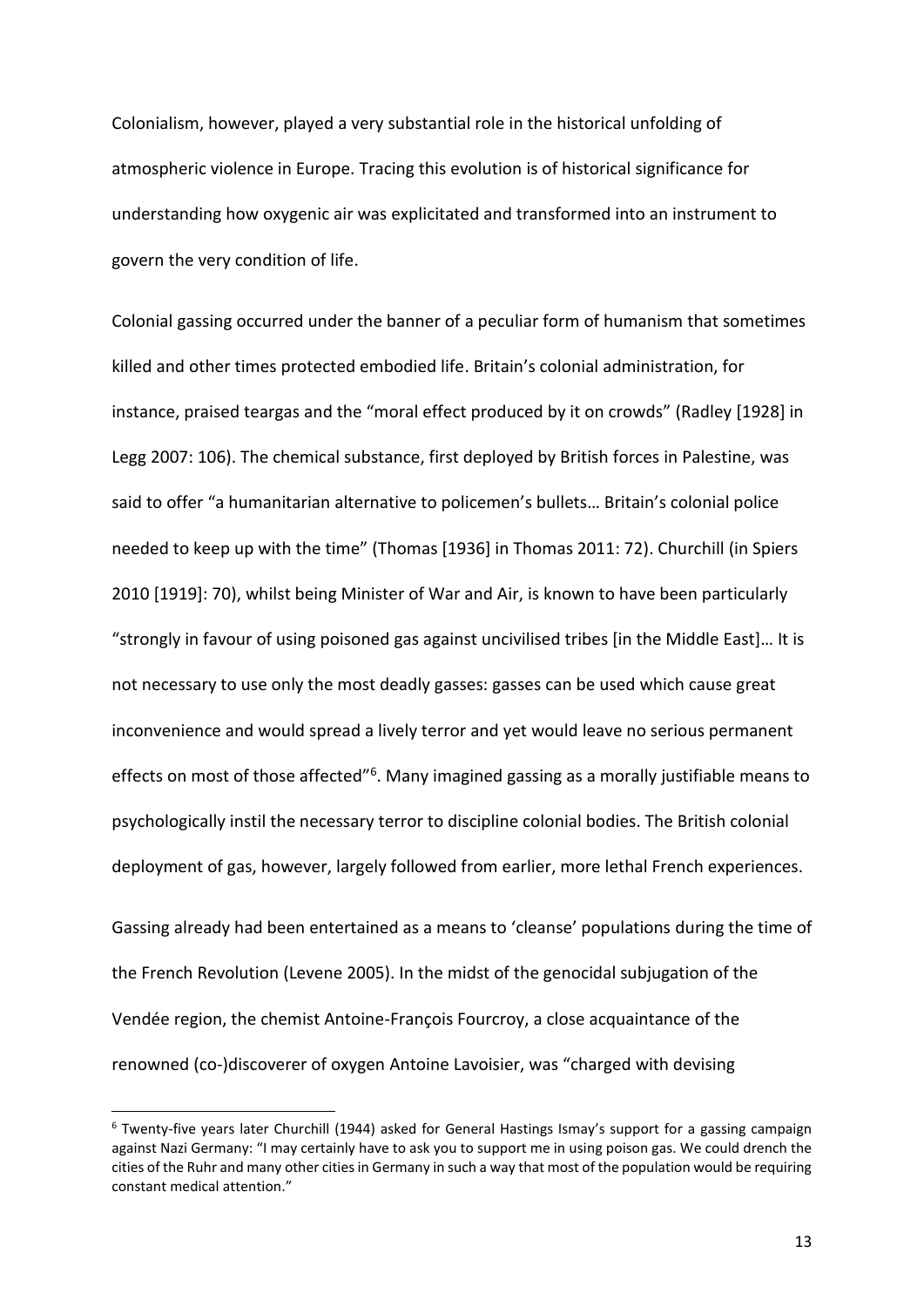'fumigations [*enfumades*], mines to destroy, put to sleep, or asphyxiate the enemy" (Santerre in Levene 2005: 107, see also Taylor 1913: 164). Although the Vendée, by Bell (2007: 177) described as "the matrix against which future colonial wars were set", never had to endure this violent fate, gaseous attacks would soon come to constitute an indispensable component of French colonialism.

Colonial atmoterrorism was used as a means to instil terror and as a weapon of mass extermination. Its extra-judiciary nature signalled the indistinct divide between 'civilized warfare' and 'uncivilized chaos'. The legitimised killing of the colonial subject, "bare life" (Agamben 1998) defined by political exclusion, resulted in a legal zone of indistinction between the concept of a (limited) war, in which atmoterrorism was prohibited, and the act of unregulated extermination. It is not without coincidence that the term "'populicide', an important precursor to 'genocide'", was first coined during the massacre in the Vendée (Levene 2005: 110, Babeuf 1794). Recognition for this specific but legally contested and polemic term remains notoriously controversial.

A decade or so ago, the French historian Claude Ribbe (2005) stirred public outrage in France's academic and political circles by suggesting that the roots of the *Endlösung* should not be sought in Nazi Germany but, instead, in colonial, Napoleonic France. Part of his evidence was that sulfur dioxide, extracted from Haitian volcanoes, was deployed in ships with gas chambers called *etouffiers*. These 'chokers' were together with the drowning of bodies among the principal instruments to terrorise and suppress slave rebellions in Haiti. The massacring of black slaves was not the only harbinger to the colonial Nazi gas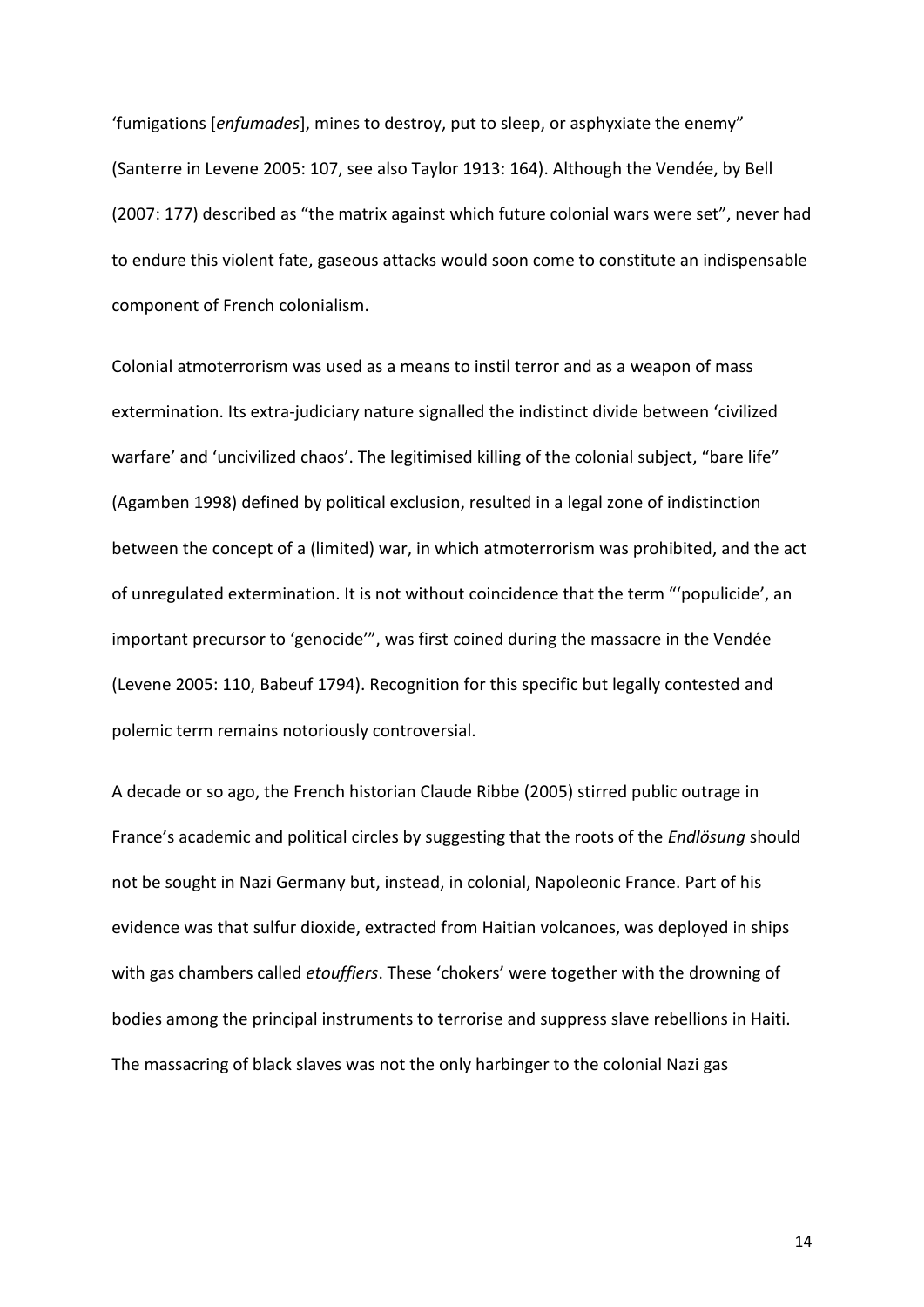chambers. 7 In Algeria in 1845, thousands of women, men and children are believed to have been exterminated as result of asphyxiation (Chitour 2011). The French Governor-General of Algeria argued that this "cruel extremity" was necessary to set a "horrifying example" that could "strike terror among these turbulent and fanatical montagnards" (Bugeaud in Brower 2009: 23). 8

As control over air space became pivotal in post-WWI colonial governance (see e.g. Omissi 1990), heralding a new phase of colonial governance, the idea to inflict (atmo)terror 'from the air' soon followed. Examples include, but are not limited to: the Spanish use of mustard gas against Riffian guerrillas in the Rif War (1921–1926); the Italian (mustard and phosgene) gassing campaigns in Libya and Ethiopia (see e.g. Del Boca 2007 [1996]), a massacre to which the Italian government only admitted in the 1990s; the Japanese deployment of lewisite [*ruisaito*], mustard and other gases, which accounted for 10 percent of the total deaths in the Chinese army (see also Tanaka 1988). <sup>9</sup> These experiences signal the arrival and evolution of an extermination programme that proved economical and highly effective in the killing of a large group of dehumanised bodies.

Central to understanding the evil genius of atmoterror is the using of the body's respiratory dependency against itself. A historisation of gassing reveals a great deal about whose right to life is legally protected and whose rights are suspended; who is allowed to access to air and who is not; who is inside and who is outside law. These divisions are racially and bio-

**.** 

 $7$  Recent writings (e.g. Madley 2005) read the extermination programmes in 'German Southwest Africa' (*Deutsch-Südwestafrika*) as an important precursor to the Nazi genocide.

<sup>8</sup> The events of these so-called *Enfumades* are narrated in Assia Djebar's (1985) novel *L' amour, la fantasia*. The story is based on thorough historical archival research of military accounts.

<sup>9</sup> Preston (2015: 271) writes "that one of the reasons for Japan using gas against the Chinese but not against the other Allies was that... the Japanese considered the Chinese an 'inferior race'. Such racism may also have influenced the Italian attacks in Abyssinia."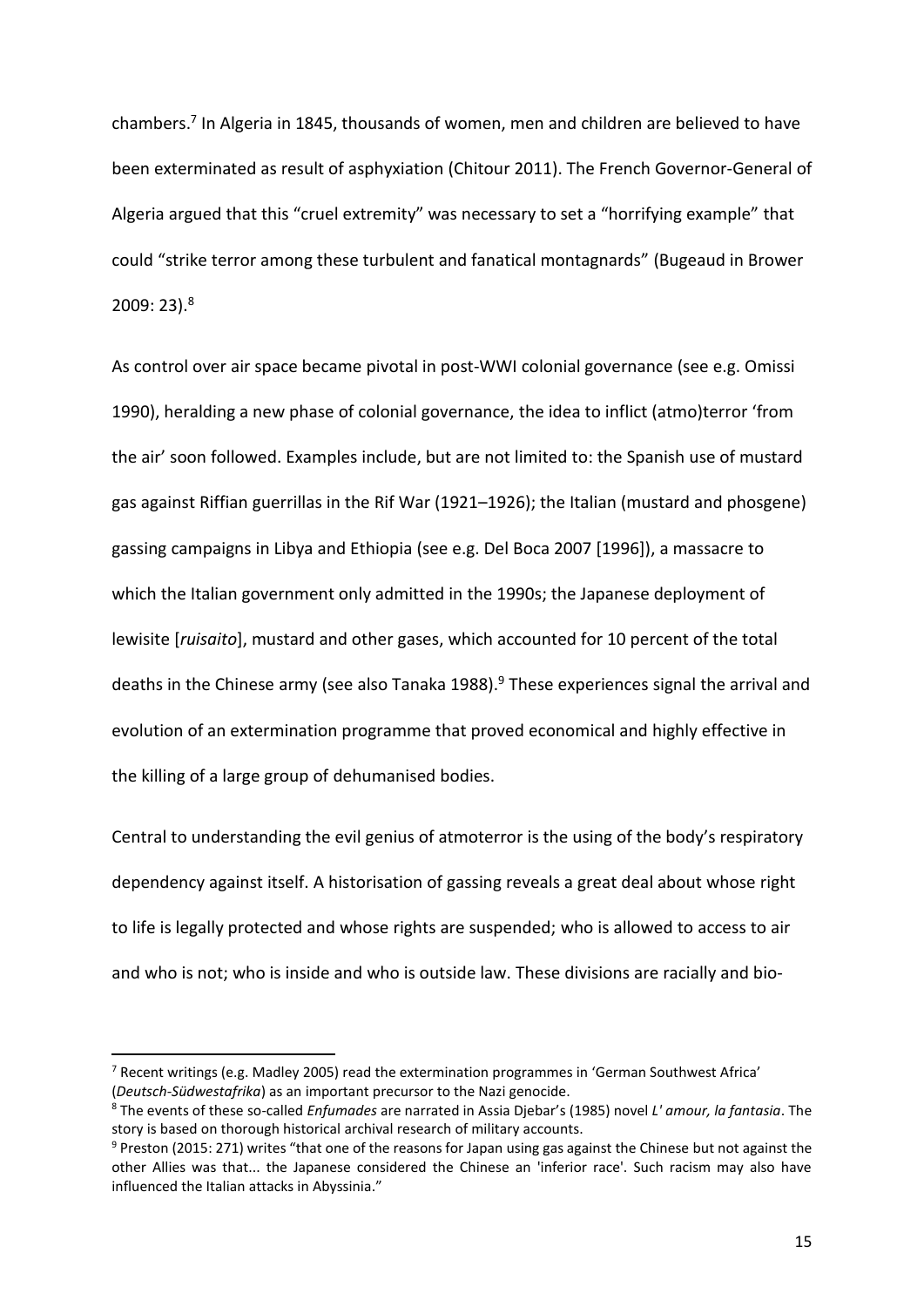politically determined. In Foucault's (2003b [1976]: 103) *College de France* lectures, one of the few instances that he discusses colonialism, he coins the term "boomerang effect" [*effet de retour*] to describe the return effect that "colonial practice can have on the juridicopolitical structures of the West."

"It should never be forgotten that while colonisation, with its techniques and its political and juridical weapons, obviously transported European models to other continents, it also had a considerable boomerang effect on the mechanisms of power in the West, and on the apparatuses, institutions, and techniques of power. A whole series of colonial models was brought back to the West, and the result was that the West could practice something resembling colonisation, or an internal colonialism, on itself."

The term 'boomerang' effect is not of Foucault's own design, but is arguably more visibly present in Hannah Arendt's work. Her (in Owens 2009: 30, 64) interpretation of the term refers to an "unexpected ruinous backfiring of evil deeds on the doer, of which imperialist politicians of former generations were so afraid... Continental imperialism… truly begins at home." This insight provided Arendt with the means to historicise the particularity of violence. She (Arendt 1970: 54) hints to the postcolonial history of gassing in a critique of atmospheric police violence targeted against Berkeley students:

"The recent gas attack on the campus at Berkeley, where not just tear gas but also another gas, 'outlawed by the Geneva Convention and used by the [US] Army to flush out guerrillas in Vietnam,' was laid down while gas-masked Guardsmen stopped anybody and everybody 'from fleeing the gassed area,' is an excellent example of this 'back-lash' phenomenon."

Even more powerful is Aimé Césaire's use of the phrase. The most important work here is his *Discourse on Colonialism* (2000 [1950]) which is based on and influenced by French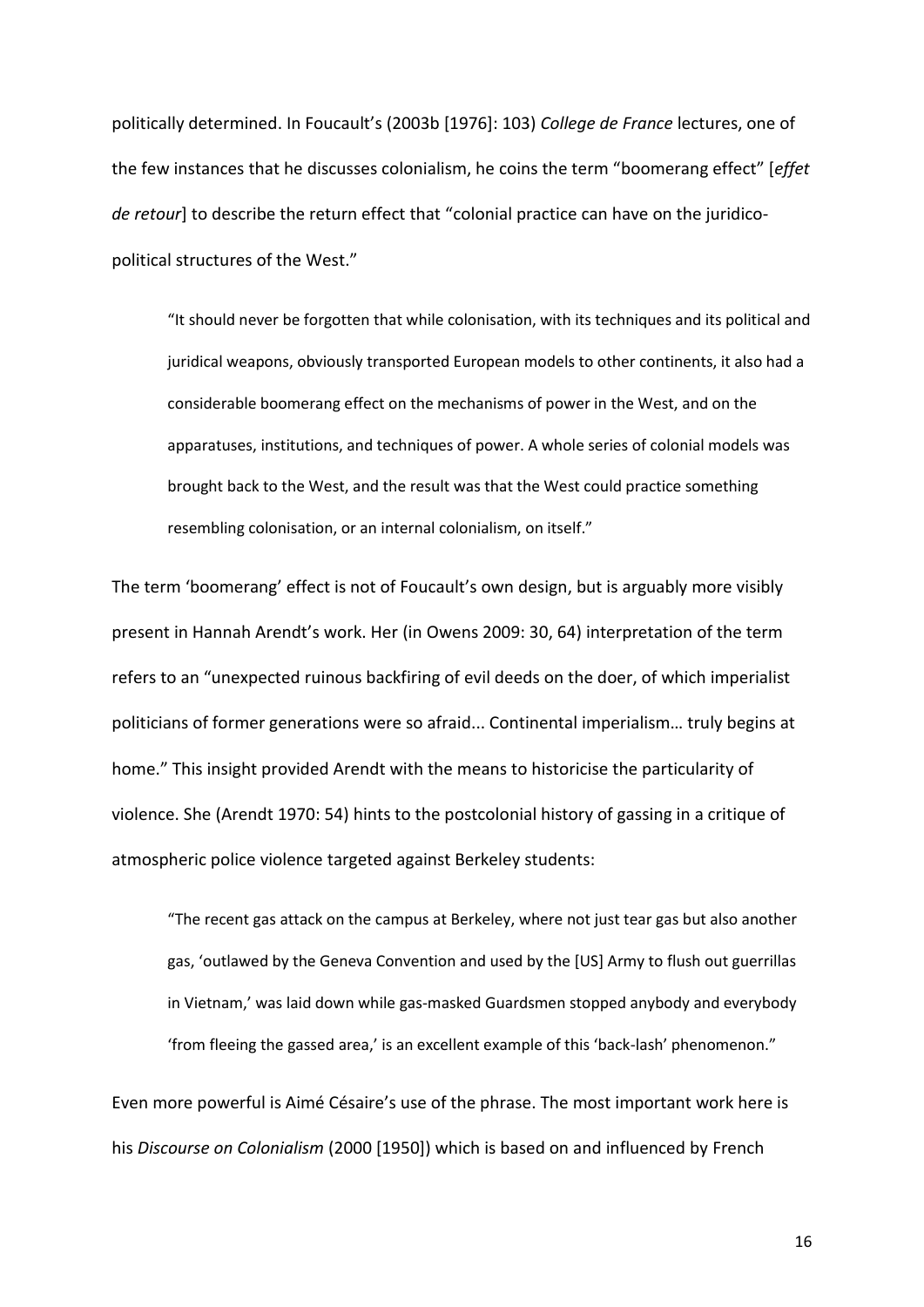colonial atrocities in the Antilles. Césaire (He (ibid.: 41, emphasis in original), who in the original uses the term *Choc en Retour*, argued that experiences of Nazism in Europe and those of European colonialism cannot be separated from one another.

"[They] prove that colonisation… dehumanises even the most civilised man; that colonial activity, colonial enterprise, colonial conquest, which is based on contempt for the native and justified by that contempt, inevitably tends to change him who undertakes it; that the coloniser, who in order to ease his conscience gets into the habit of seeing the other man as *an animal* accustoms himself to treating him like an animal, and tends objectively to transform *himself* into an animal. It is this result, this boomerang effect [*choc en retour*] of colonisation that I wanted to point out."

Césaire (ibid. : 36) points out that the same "colonialist procedures which until then had been reserved exclusively for the Arabs of Algeria, the "coolies" of India, and the 'niggers' of Africa," had found their way into Europe where they were introduced in the German gas chambers. What Césaire's account does, in quite an extraordinary and provoking manner, is account for Nazi atmospheric terror by placing it in a historical colonial context.

The deliberate choice to describe this as a 'shock' is potent because it accounts for Europe's moment of paralysis and its (ongoing) inability to deal with the atmospheric terrorisation of bodies on its own soil. Césaire holds up a mirror to Europe that challenges the conventional dichotomisation of barbarity and civilisation and overturns the ambiguous line that international law draws between these two realities. In the process, but equally crucial, he also makes visible the instability of the line between pre- and post-Holocaust. Rothberg (2009: 80) writes that "[c]onnecting Hitler to colonialism allows Césaire to unveil Hitler's function as a fetish in European discourse, as the psychic figure that 'interrupts'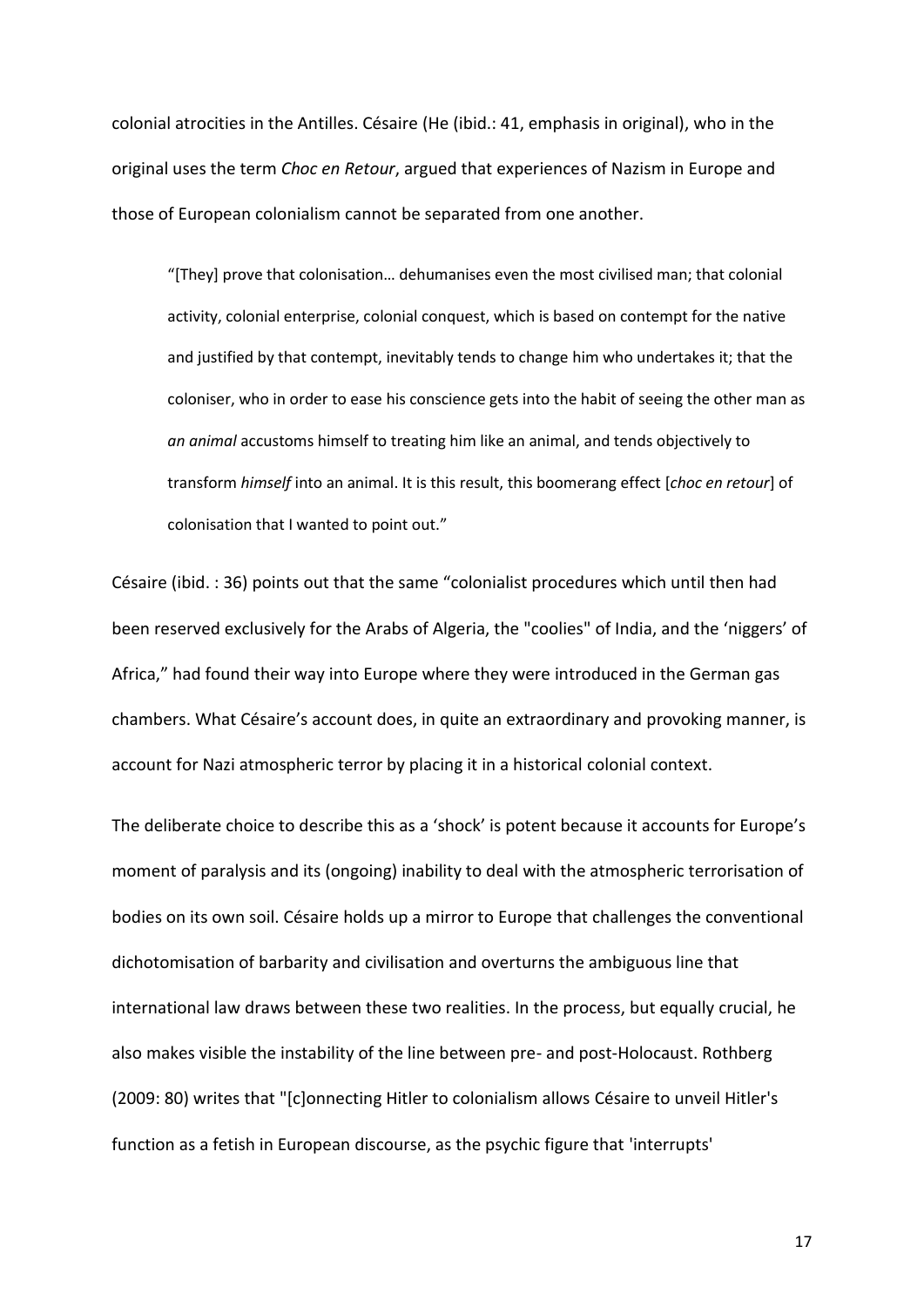understanding and enables 'the abrupt halt made by memory in traumatic amnesias.'" The process of Europe's 'de-civilisation' culminates in the gas chamber where the continent's Humanism disappear into the thin, toxic air of Treblinka and Sobibór.

### **Dead Air**

An atmospheric attack on the practice of breathing constitutes a distinction between the possibility of an absolute and a delimited war, between savagery and civilisation, biology and law, and, most vital of all, between death and life. The 'killing of breath', which has a metaphysical history that goes back to the very foundations of European and other cultural traditions (e.g. Škof 2015), is what lies at the heart of the politics of the Holocaust. Gassing does more than kill individual life because it eliminates the medium that facilitates the very possibility for its emergence. Air is 'elemental' in the sense that its materiality enables, if not *is*, the condition of life. Without surprise, it was the killing of air, as life-enabling God or life itself, which is central to writings about the significance of the Holocaust. The function and experience of the gas chamber [*Spezialeinrichtungen*] shows how breathing, often assumed and left un-thought as a pre-social condition of/ for life, could no longer be excluded from political life.

It is the poisonous contamination of the atmosphere which, in the final analysis, leads Agamben (1998), perhaps unbeknownst by himself, to demonstrate how *zoe* relates to *bios* in the production of bare life. Agamben (2015: 2074) describes *zoe* as the "the simple fact of living common to all living things" but this does not mean, as some seem to suggest, that *zoe* can simply be "confined to the private sphere." *Zoe*, instead, is the opposite of private. Braidotti (2012: 64), in her attempt to account for the category of *zoe*, make this abundantly clear when she describes *zoe* as "vitalistic, pre-human and generative life". *Bios,* in contrast,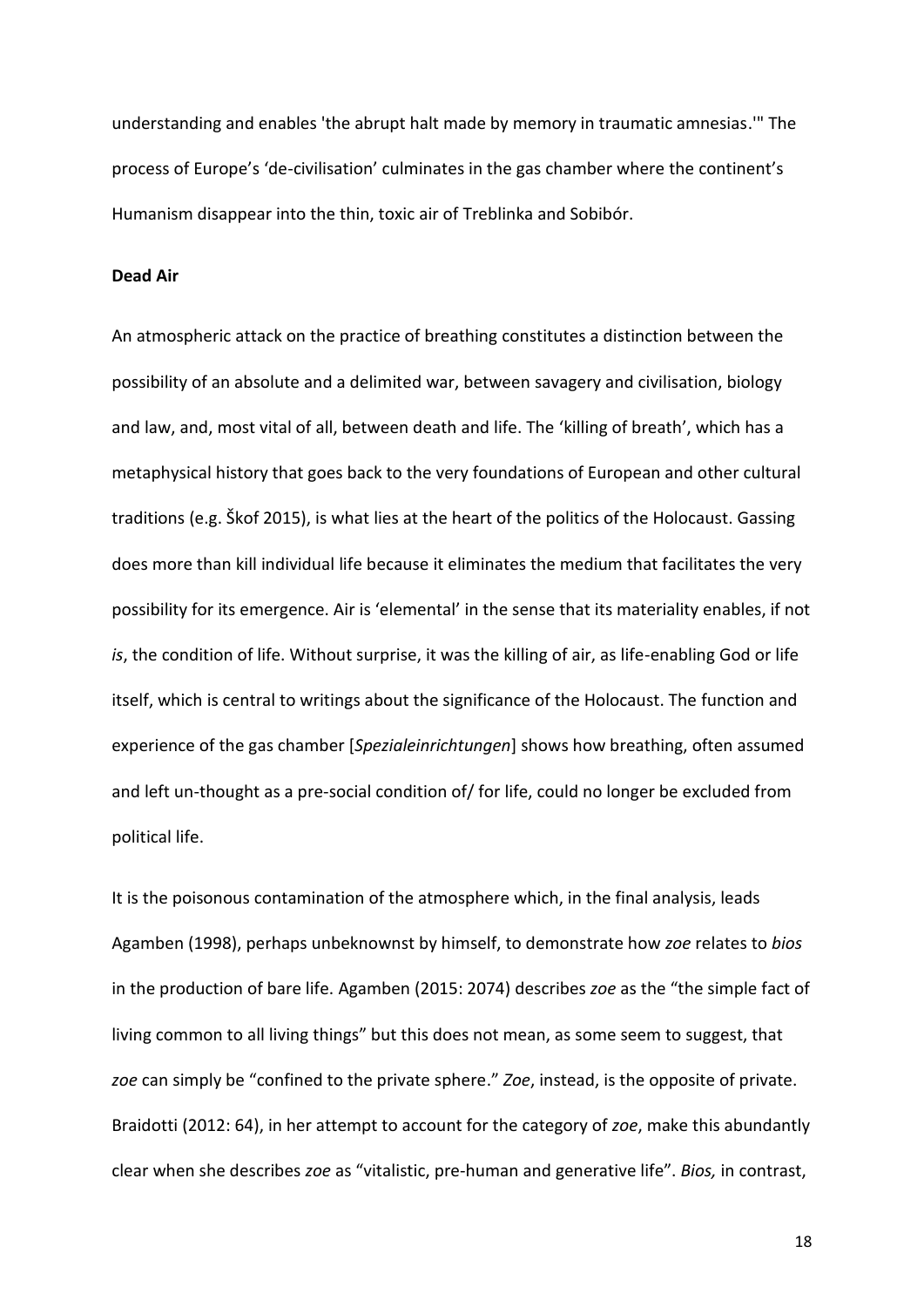she (ibid.) conceptualises as "a discursive and political discourse about social and political life". *Zoe*'s generative potentiality [*potentia*], she explains elsewhere, "cannot be bound or confined to the single, human individual. It rather transversally trespasses all boundaries in the pursuit of its aim, which is the expression of its potency" (Braidotti 2011: 350). Agamben (1998: 11) writes that the "natural sweetness" of *zoe,* "reproductive life", has no plural. It is "life in general" while *bios*, its opposite, is "the qualified way of life proper to men" (ibid.: 66).

Differences between two forms of life, biological / political, nature / culture, collapse in the attacking of the breath. The gas camp is the *secularising* structure, the killing machine of metaphysical breath, that enables the politicisation of *zoe* and its inclusion into *bios* in the production of bare life. Of course, *zoe* is already secularised and transformed by birth into citizenship through, for instance, the social contract ("Every man is born with inalienable and indefeasible rights") but the death camp is, at least for European thought, believed to have been the first experience in which divisions between *bios* and *zoe* completely and absolutely breakdown. This so-called 'indistinction' is reduced to its fragile and bare biological minimum. Bare life is excluded from law, resulting in its demise, and at the same time included by it, because it is the instrument of law that enables the very possibility of death. Law transforms natural life (*zoe*) into bare life by exposing it to death but, because of the logic of this "inclusive exclusion" (inclusion by exclusion), it is only able to kill without hailing it as sacrifice. The camp offers the sudden realisation of the extent to which politics has managed to capture biological life. What is law? Agamben (1998: 27) answers that it is "made of nothing but what it manages to capture inside itself through the inclusive exclusion of the [*exception*]."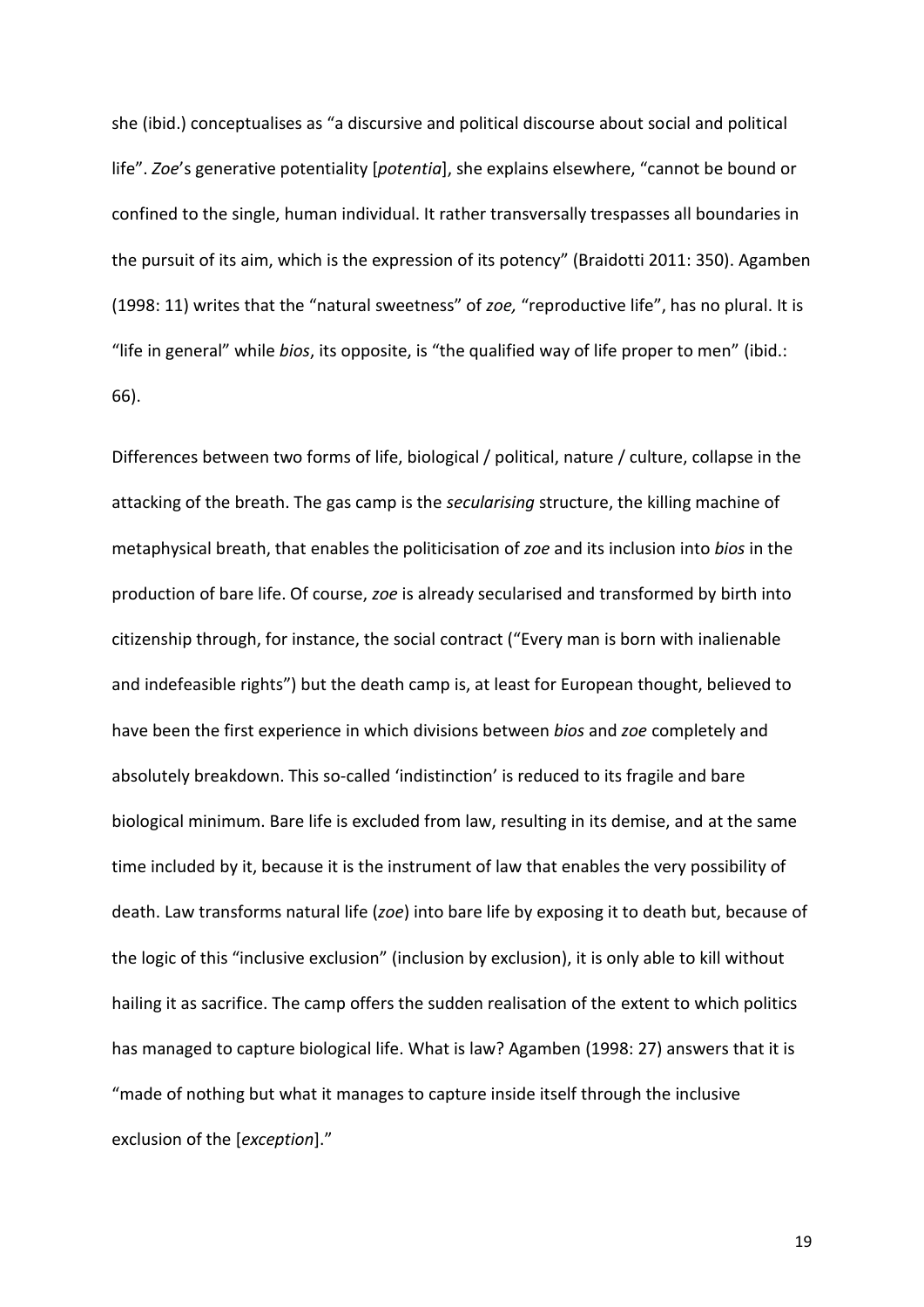What was killed in the camps, however, was not *immediate* bare life but rather the atmospheric medium that constitutes and animates its existence. Law turns atmospheric to permeate and destroy the breathing body from within. "When life has entered the realm of politics, not only the body is inscribed in its mechanisms, but the arms of power are extended to the entire 'field' that makes man's natural existence possible" (Tavares 2008). In other words, it is the air, the condition of animation, which is the (first) target of gassing. It is important to remember that air is not *of* the body, but, rather it *is* (the source of) *zoe* itself. The air I breathe, the source of biological life, is not mine to give or take because it is always, and can only be produced, in collaboration with others (human and non-human).

Life in the general sense is less corporally situated and more of a cooperative and communal potential. Air, the oxygenised material abstraction that facilitates animation, is a shared, borrowed and travelling medium in which humans function as generative links and temporary "air-filters" (see also Adey 2014, introduction). Therefore, the emphasis should not be on how law includes *zoe* into *bios*, making biological life a part of political life, but rather on law's efforts to appropriate, regulate or, in other words, to include the ecological conditions of life for politics in the production of so-called bare life.

What is needed to prevent *zoe* from transforming into bare life is a counter-politics for it. This was perhaps what Kant had in mind when he attempted to regulate war. However, it was the unintended consequence of seeing the air only as a dependent condition for the body that enabled the very possibility of its withdrawal in the gas-chamber. If the air is thought of to exist exclusively in service of the body, it is only a small step to becoming another instrument of governance. Tavares (2008) explains: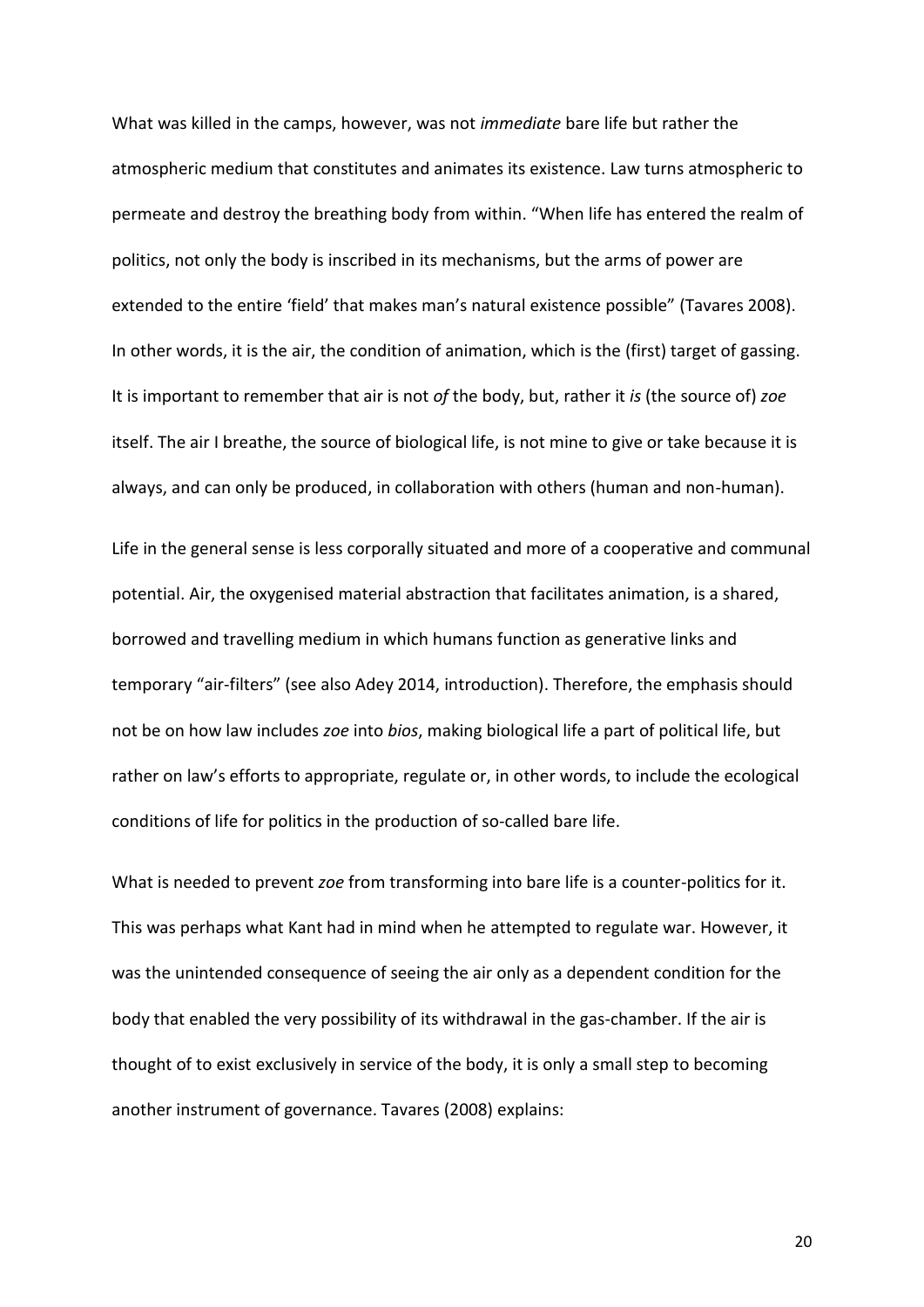"if biopolitics is a modality of government of man by which power is made effective at the precise point where individuals are just pure living beings, it is so, as Foucault argues, that [it] 'at once becomes possible to protect life and to authorize the holocaust'. Air is a material that becomes a question for politics insofar as it has a [direct] connection to life as such, and therefore should be made a matter of government in order to protect the life of individuals, as it was the material by which, in the paradigmatic space of the camp-as-gas-chamber, was chemically poisoned to be used as a weapon for mass murder."

It is the body's respiratory dependency on air that makes it vulnerable to become mere bare life. The orifices of the body to the outside enable the atmospheric transmittance of contagious gaseous particles that can corrupt but also fatally wound the body's microclimate. The fragility of this ecological 'lifeline' can upon its discovery no longer be thought of as existing simply outside of the realm of bio-political life. Life itself is of primary interest — and the purpose—of politics. Breathing can be socialised into law as, for example, through its exclusion in inter-state conflict or be incorporated by regulating it in situations of domestic policing. Whichever of the two is chosen, breathing as the first and last act of corporal life can no longer thought to exist outside of law, instead the breath is either bio-politically protected or an opening awaiting thanatopolitical exploitation. The air is in both cases already suffused with the legal principles that govern life.

This also means that gassing is the legal boundary that on the most fundamental level differentiates between the "[bare] life that is unworthy of being lived" [*Lebensunwertes Leben*] (Agamben 1998: 123) and political life that has the right to be lived. Gassing constitutes the midpoint or legal "zone of indistinction" in-between biopolitics and thanatopolitics. The politics of life and death come together in the air which can be used both to protect and end lives.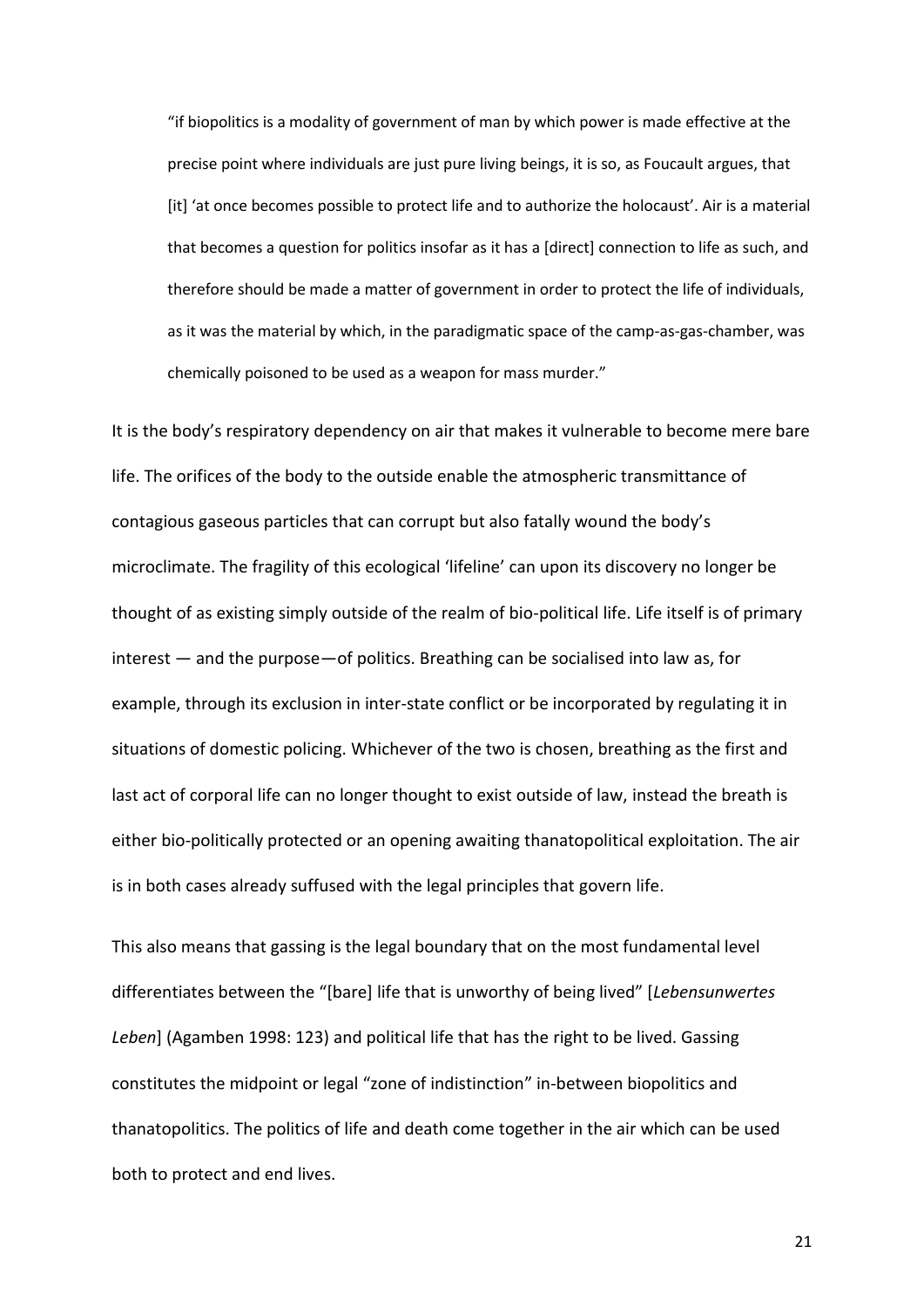In Germany, atmospheric violence was a practice for the protection of the body politic for which, as Esposito (2008: 115) shows, doctors and physicians accepted a "therapeutic mission" in their role of executioners of those "they either considered nonessential or harmful to improving public health." Esposito's analysis of the original immunising function of law shows how Jews were perceived as parasites that threatened to contaminate the air on which healthy German bodies depended. The decision 'to gas' was meant to purify the German 'geo-body' as much as the human itself. Jews had already since the time of the Black Plague been blamed for the spreading of noxious 'miasma', their respiratory bodies infusing clean air with diseases (most notably tuberculosis), but it was especially in Nazi discourse on racial hygiene that this imagined relationship came to be fully exploited. Traverso (2003: 105) writes that almost all of the references to Jews in *Mein Kampf* "are borrowed from the vocabulary of parasitology". The language of medicine dominated public debate and was "permeated through and through by political ideology" (Proctor in ibid.: 106). Robert Ley wrote in a book with the telling title 'Pestilential Miasma of the World' [*Pesthauch der Welt*]:

"Is it enough to free ourselves of the pest, yet deal with others who are still infested with the pest? The brood that we leave alive is the Jewish world, the Jewish mentality, the *Jewish spirit, that still surrounds us, that follows us everywhere*" (Ley 1944, emphasis added)

"Indeed, SS gas chamber operators were called *Desinfektoren*, or disinfectors, in Nazi parlance" (Madley 2005: 445, original emphasis). The 'cleansing' of the atmosphere created an order based on an atmospheric relationship between law, hygiene and biology. An invisible gaseous line was drawn in the air. The atmosphere stopped functioning as the shared, communal condition of life and became a political boundary that carved up an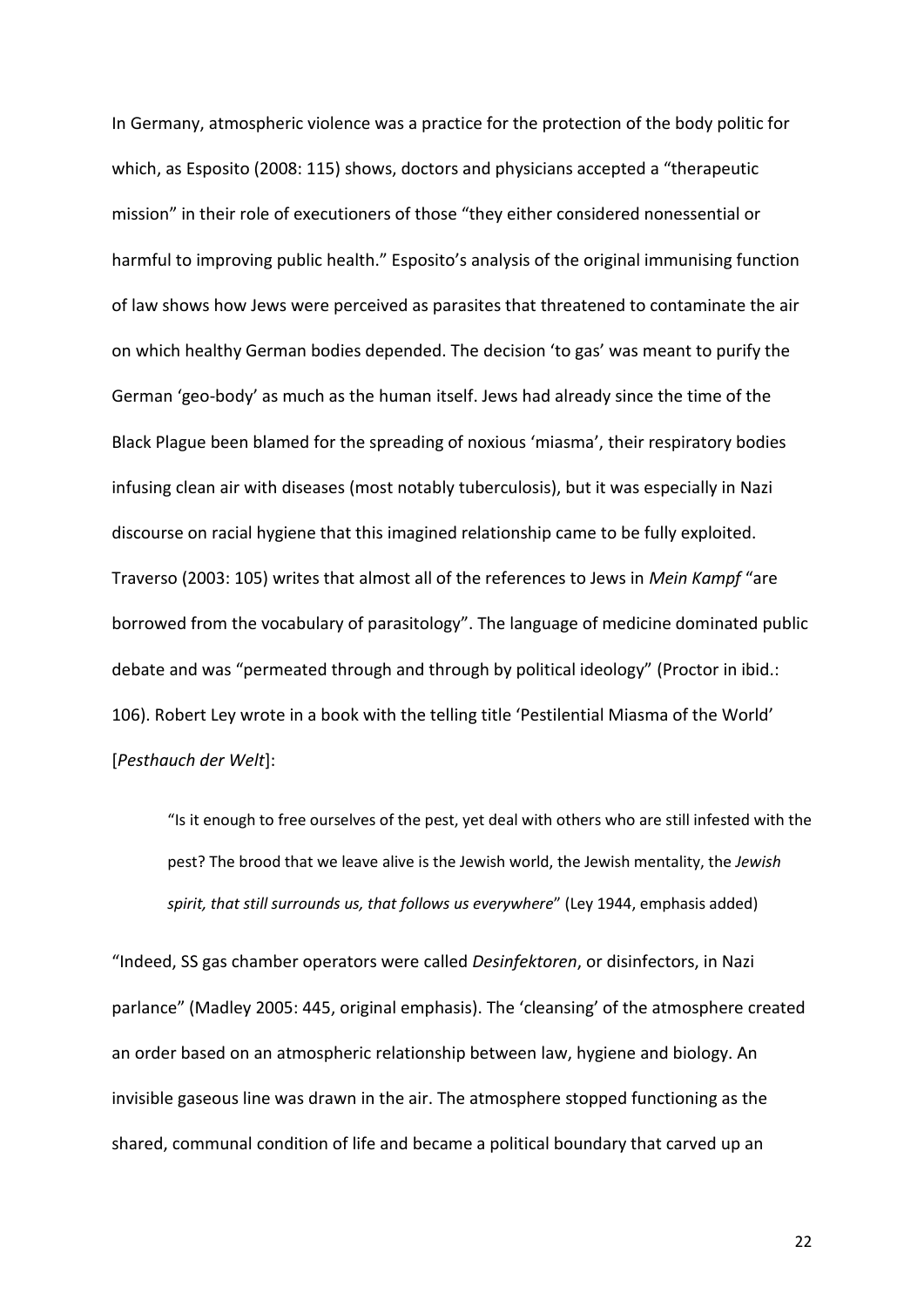outside from within the inside. 'Atmospheric law', by deciding who was allowed to breathe and who was not, established "a third zone between subjecthood and objecthood" (Mbembé 2003: 26), between life and death, human and sub-human. Atmospheric violence rests on an uneven regulation of *zoe* that distinguishes human from beast. 10

Law's primary function is neither designed nor intended to serve the purpose of protecting life from harm but rather is a political technique to redeem its animating quality. There are perhaps few other examples that make this as clear as law's governing of the air. There is strangely enough little acknowledgement of the political implications of law's atmospheric turn. It is this historical 'forgetting' of the primary medium, which in non-modern times had always been equated to life (as *Prana*, *Qi* or otherwise), that might explain why we seem to think and care so little about the air, even though millions of bodies, disproportionally coloured and poor, prematurely pass on each year from air pollution. Atmospheric governance has made it difficult to disentangle where life/nature ends and law/culture begins.

### **Never Again?**

1

The gassing of air and life did neither start nor end with the Holocaust. In fact, as Sloterdijk (2009) suggests, the story of atmospheric violence has only just begun. The experience of the 'boomeranged' Holocaust transformed atmoterror from a technology to kill bare life into a bio-political technology. Gassing, as a means to disrupt the biological working of the body, is now among the most popular of policing instruments to discipline populations.

<sup>&</sup>lt;sup>10</sup> Madley (2005: 441), writing on the 'beastialisation of the Herero people in German colonial Africa, explains that "central to Nazi ideology and genocidal thought" was the oft-repeated Nazi ethos that "[n]ot every being with a human face is human." It is no coincidence that the site of the Herero and Namaqua genocides was visited by the prominent eugenicist Eugen Fischer.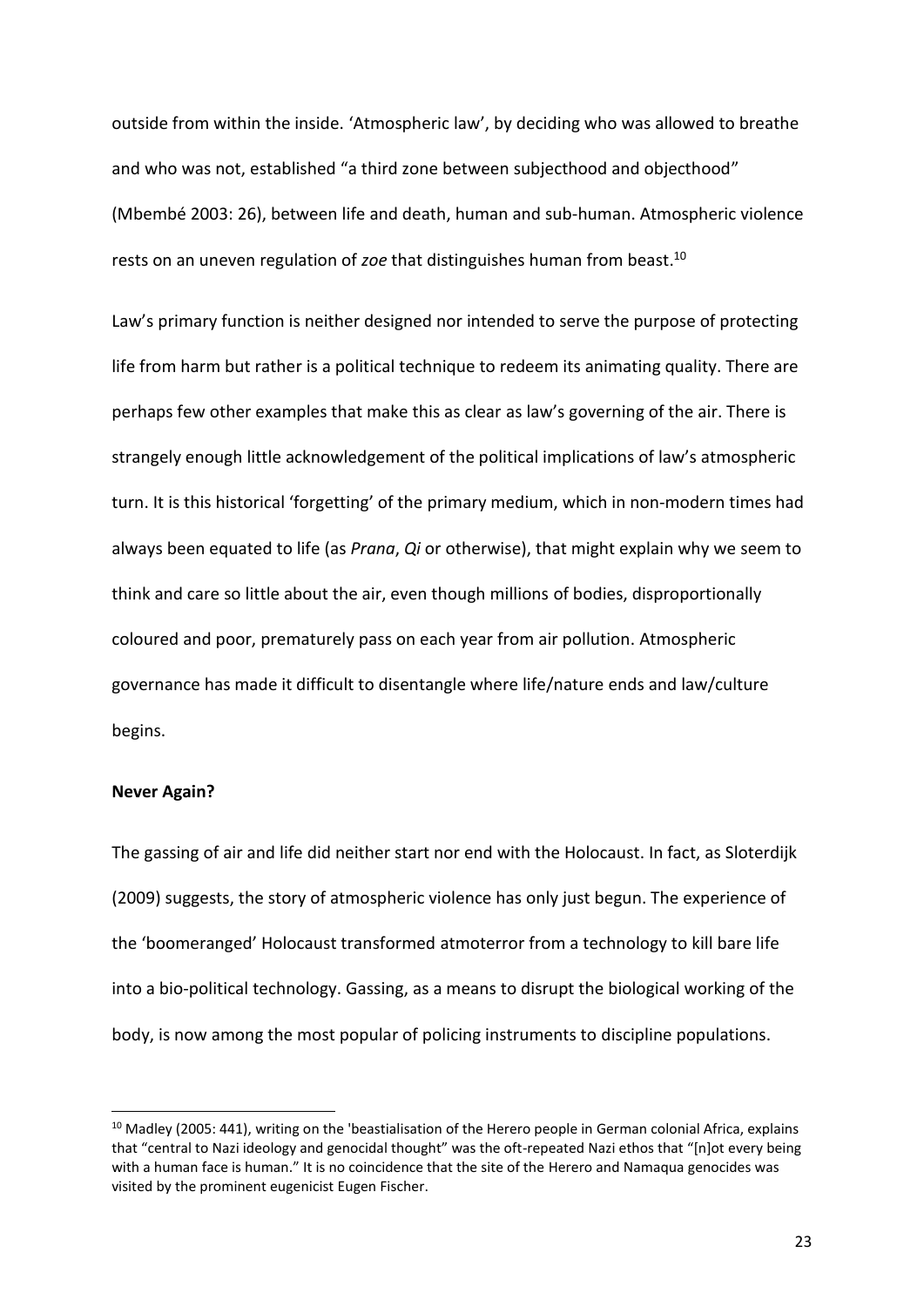Atmospheric governance has in a relatively short time become the preferred technology of state power to discipline, punish and immobilise breathing bodies. Market research shows that the "gases and sprays segment is the most attractive segment in the global non-lethal weapons market" (TMR 2015: 33). While global demand for gas is surging, legal justification for its deployment is enshrined in the notorious exclusionary laws of the 1993 Chemical Weapons Convention (CWC).

The international treaty stipulates that a state may deploy 'toxic chemicals' for the purpose of 'law enforcement<sup>11</sup> — indeed, a very broad term — on the basis of their 'non-lethality'.<sup>12</sup> The term 'non-lethal' weapon (NLW) has been given a variety of legal definitions which either tend to deny or ignore that they could result in death.<sup>13</sup> Proponents of NLWs, a name that only made its way into dictionaries in the 1960s (Davidson 2009), "have been vigorous in their advocacy…, laying stress on the humanitarian attractions of 'war without death'", or at least of war with fewer deaths" (Robinson 2007: 4).

Seantel Anaïs (2015: 6, original emphasis) reveals the fundamental flaw in such reasoning by exposing the risk of normalisation that the term inherently conveys. She explains that "the concept of non-lethality continues to *make things happen*." To appreciate this process of normalisation we have to start with the invested faith in the technological capacity of these 'humane' NLWs. This liberal 'trust' in law is premised on the idea that they are designed and

<sup>&</sup>lt;sup>11</sup> Other permitted uses include: "(a) Industrial, agricultural, research, medical, pharmaceutical or other peaceful purposes; (b) Protective purposes…; (c) Military purposes not connected with the use of chemical weapons and not dependent on the use of the toxic properties of chemicals as a method of warfare (OPCW 1993).

<sup>&</sup>lt;sup>12</sup> The term toxic chemicals' refer in Article II to "[a]ny chemical which through its chemical action on life processes can cause death, temporary incapacitation or permanent harm to humans or animals." (OPCW 1993). <sup>13</sup> NATO's (1999) 'Policy on Non-Lethal Weapons' states that "Non-Lethal Weapons are weapons which are explicitly designed and developed to incapacitate or repel personnel, with a low probability of fatality or permanent injury, or to disable equipment, with minimal undesired damage or impact on the environment." Davidson (2009) and Anaïs (2015) discuss other definitions.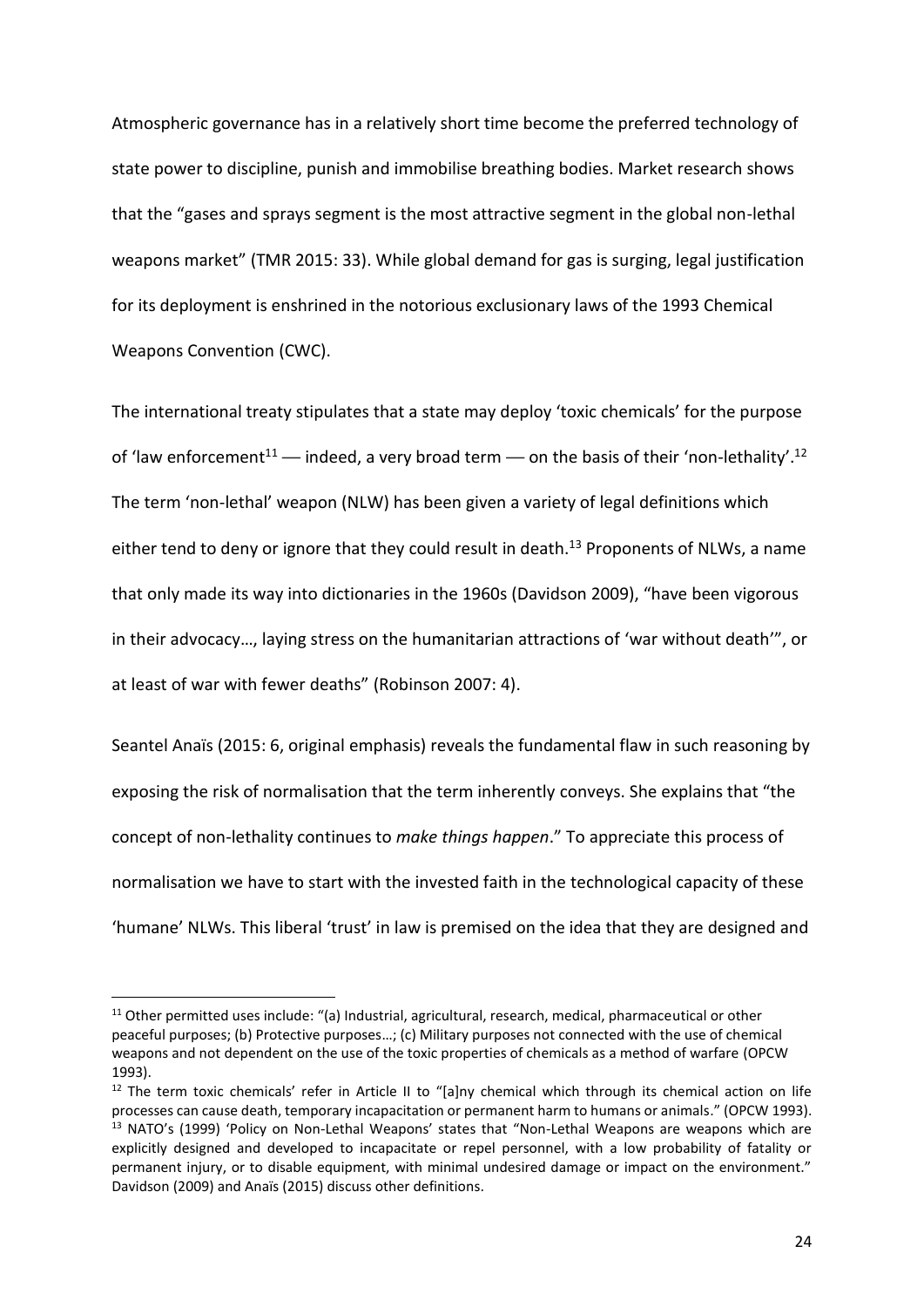said *not* to kill. Its very name entails a fundamentalist faith in a weapon that demands the surrendering of one body for the sake of protecting others. It is the promise to protect life whilst simultaneously attacking it that "makes new forms of intervention possible; it makes new programs of political action acceptable; it makes certain ethical assessments seem natural and therefore indisputable; and it makes new technical and strategic realities possible" (ibid.).

The force of Anaïs' argument stems not so much from her focus on the blatantly dangerous consequences of the deployment of non-lethal weapons but, rather, from exposing the problem inherent in the term 'non-lethal' itself. She (ibid.: 2015: 29, emphasis added) explains that the "salient question is not 'are non-lethal questions ethical, legal, and humanitarian in their nature?' but, rather, 'how are they invested with shifting notions of what is ethical, *what is legal, what is humane*?'" Arguing from the principle of non-lethality helps towards expanding the legal realm of punishing bare life *right up until the point of its killing*. The concept of non-lethality, in other words, forces law into a direct engagement with the conditions that facilitate the division between animation (life) and de-animation (death). This is to say that non-lethality always carries within itself the difference of death. The legal meaning of life is here dissolved to the point of its (supposed) opposite while it is fear of this opposite, asphyxia, that propels the governed into obedience and halt before reaching and crossing this line. Non-lethality, therefore, is marked by a presence of absence. This is to say that non-lethality is not devoid of death but haunted by it. Mbembé (2003) famously coined the term 'necropolitics', as the "subjugation of life to the power of death", to argue that law does not revolve around the protection of life, via Foucault, but that it is centred on the *excess* of death.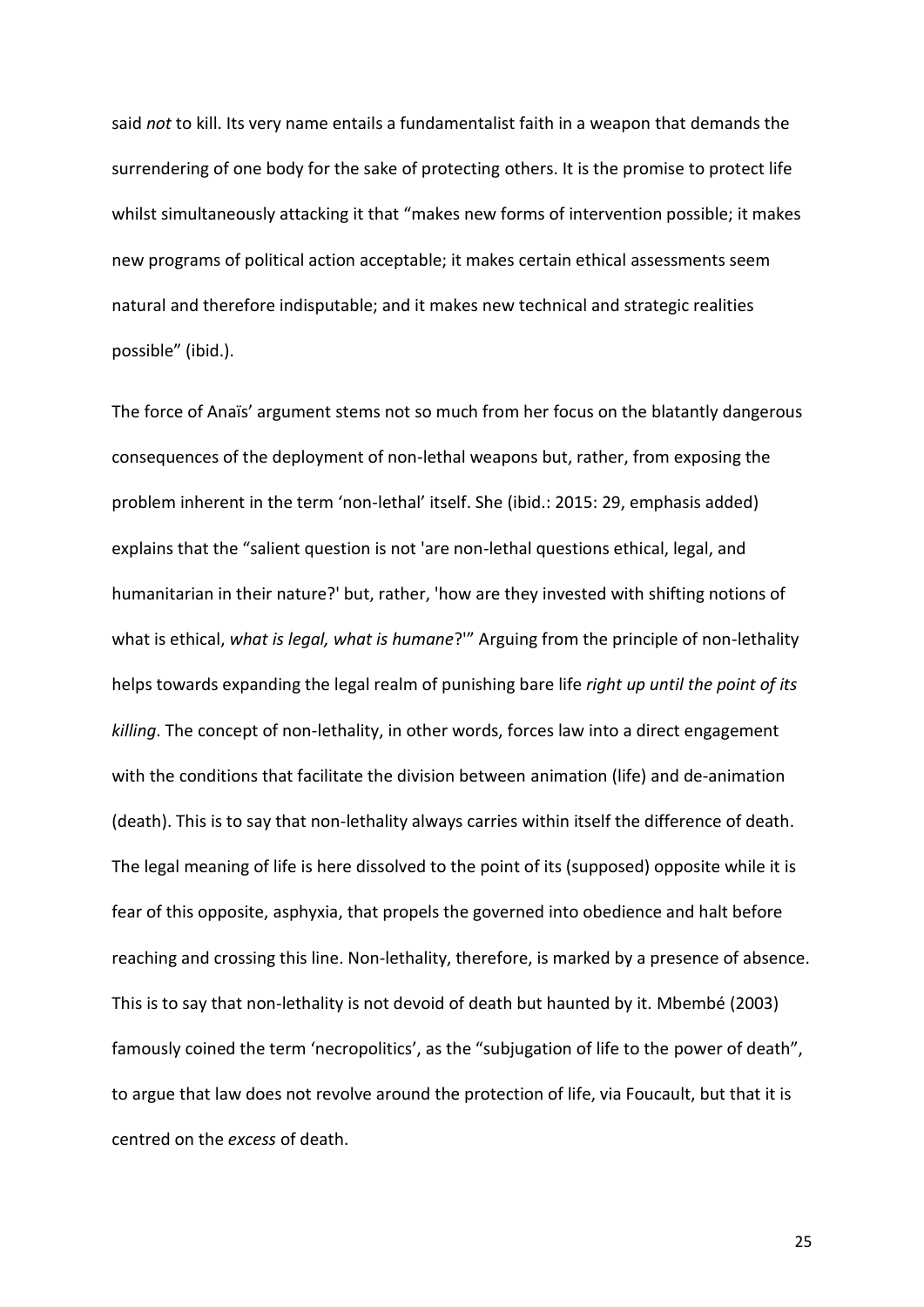The place of death in law is important when we consider that the very essence of (nonlethal) gassing *—* ie. the practice of atmospheric regulation *—* is an attack on the air's ability to animate the body. The point is not so much that the air is used to exercise sovereignty, understood as the 'right of the sword' (*droit de glaive*), but that the atmosphere itself becomes an extension of the logic of sovereignty. Gassing makes the significance of the relationship between body and air *explicit*, whilst, by attacking it, transforms the nurturing nature of this relationship into an ecstatic politics of death. Sovereign power is exercised by enforcing bodily cognition of the proximity of death. This move mirrors sovereignty in the form of bio-power, as a means "to make live and to let die" (Foucault 2003a: 241), but articulates it as an expression necropower, in which life "exists only in bursts and in exchange with death" (Mbembé 2003: 15).

It is important to remember that gassing throws into question the status and condition of life in law. What is at stake here is not merely the already discussed idea that atmospheric law historically produces bare life but, and perhaps anterior, the recognition that life in law is 'individualised' and anthropogenic. This means that law starts from the ontologically anthropogenic premise that life is conceptualised as humanly *embodied* in the form of the legal person. She is said to have *a right to life* or finds herself deprived from that right. The status or condition of life itself, however, is not accounted for but rather assumed. This is not a reiteration of Foucault's (2003a) biopolitics in which, as we have seen, law takes an active and productive interest in embodied life, or even of Agamben's (paraphrasing Savigny in 1998: 27) concept of a thanatopolitics in which "law truly 'has no existence in itself, but, rather has its being in the very life of men'". Neither position encapsulate the position of law in its regulating of the air, which, as I argue, either *is* life (as *zoe*) or, at least, an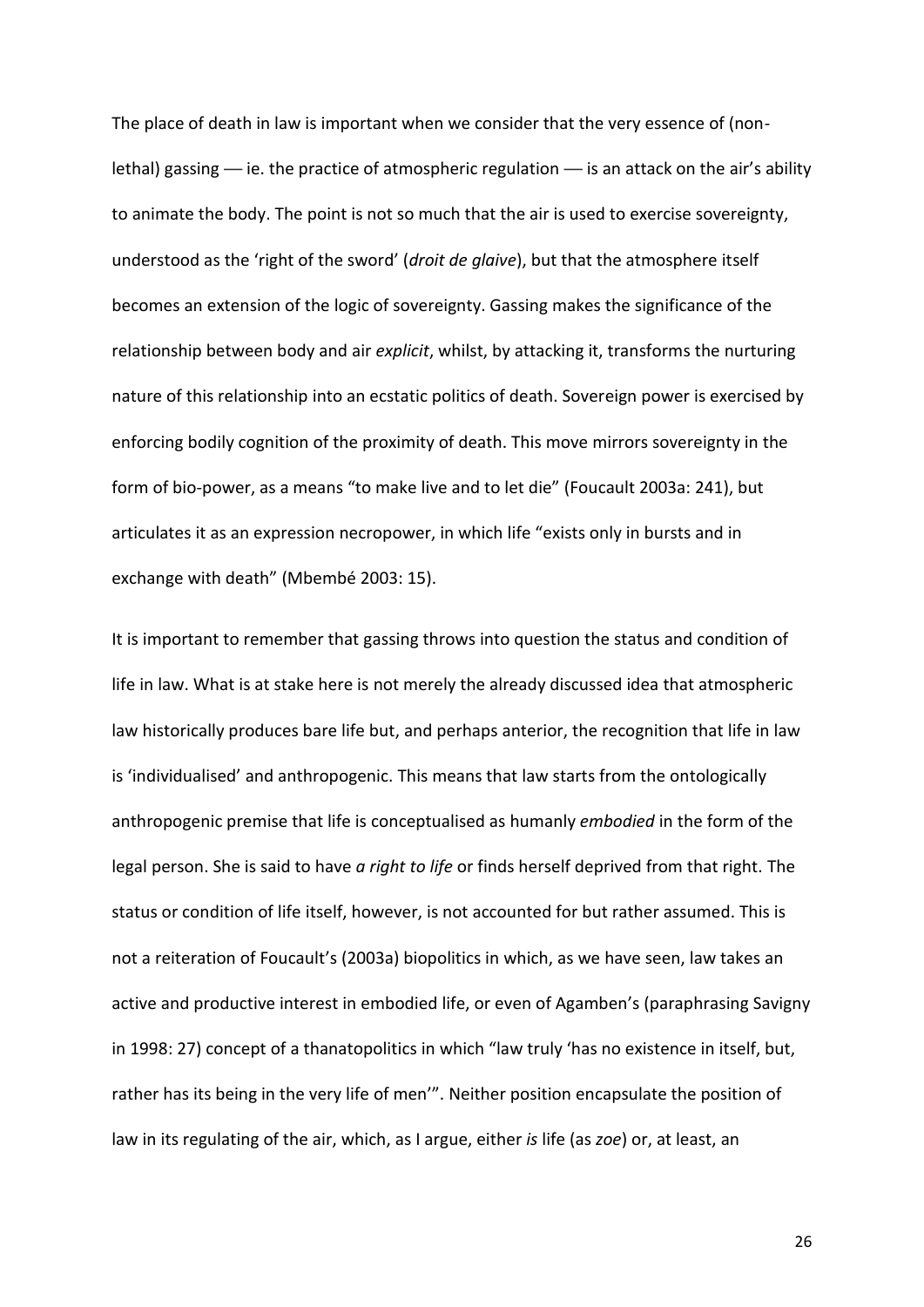elemental condition for the possibility of its emergence. Life is a shared medium that exists independently from the "airborn(e)" (Adey 2014: 45) human body that emerges and passes in a collaborative in-between with plants, animals, rain and sun. Air continues to be after the body has ended its period of (briefly) infused animation. A good part of our 'forgetting' seems to stem from the myth that the air exist *for* us, but *zoe* existed and will continue to be long after *bios*.

The objective of non-lethal gassing, therefore, should not only be seen as a legal attempt to regulate the body, although its political objective is to discipline or punish its behaviour, but, rather, and more importantly, as a means to make the air an integral part of sovereign power. Breathing is a *political* relation between the body and the sovereign power that can switch on and off the atmospheric conditions for its animation. Biopolitics, then, is not something that acts *on* the body but rather works *through* it. This understanding approximates Rose's (2009: 3) of a 'vital politics', or a 'politics of life itself', which is "concerned with our growing capacities to control, manage, engineer, reshape, and modulate the very vital capacities of human beings as living creatures."

An extension of *bios* into the atmospheric domain of *zoe*, which before its modern chemical discovery was situated in a metaphysical realm, confirms Agamben's (1998) Schmittian observation that there can be nothing outside of law except for law itself.<sup>14</sup> The idea that 'we are all bare life' should not blind us from the fact that not all bodies are governed equally, as race, age and class affect the quality of air a body respires<sup>15</sup>, or to deny that biological lives are constantly subject "to judgements of worth. [S]uch a judgement about

<sup>14</sup> "I, the sovereign, who am outside the law, declare that there is nothing outside the law [*che non c' e un fuori Iegge*]" (Agamben 1998: 15).

<sup>15</sup> The artist Dryden Goodwin (2012) has recently made a similar point in his art installation *Breathe*, which projects drawings of his young son's breathing torso. Children are especially vulnerable to air pollution.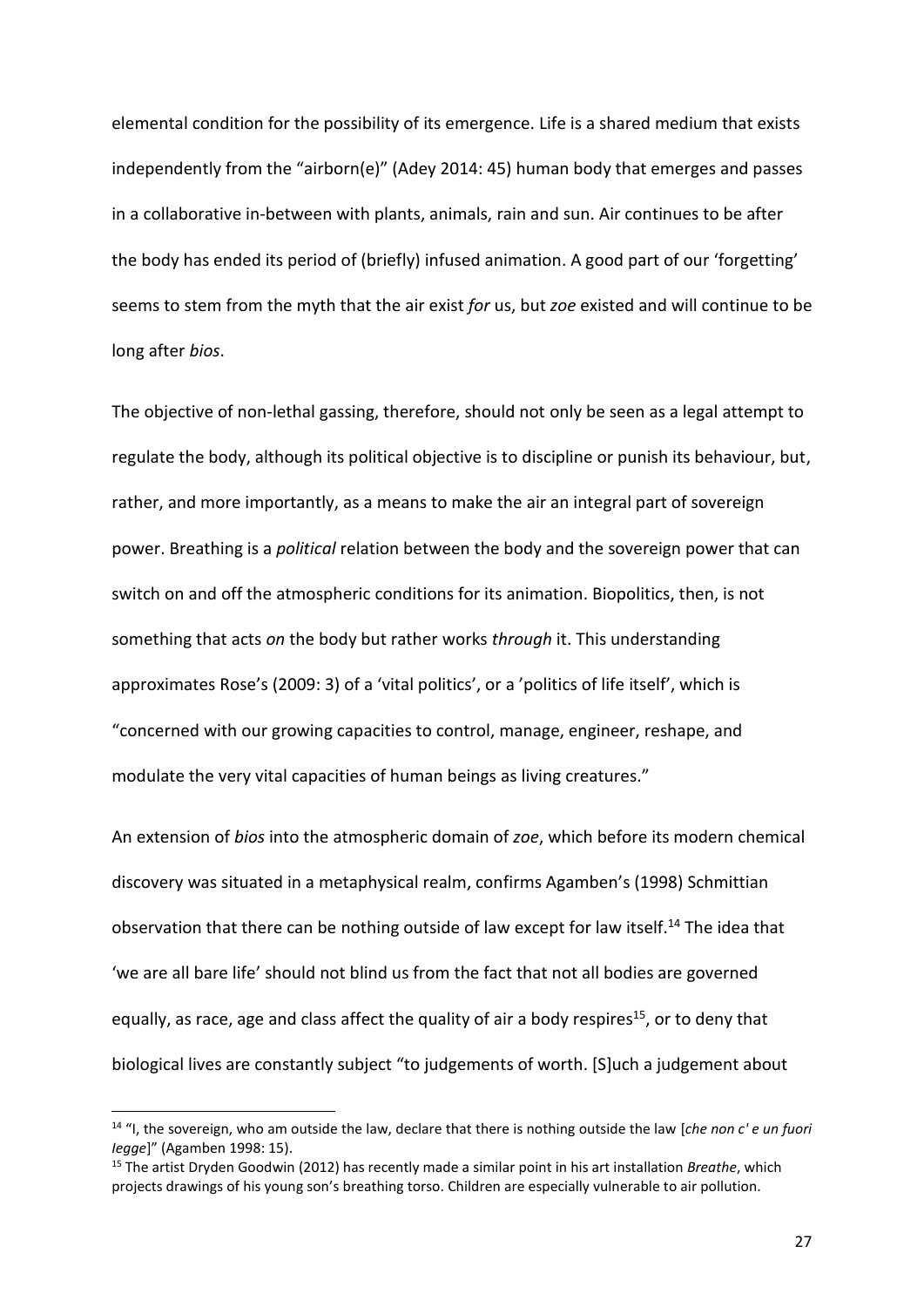the relative and comparative 'quality of life' of differently composed human beings and of different ways of being human" (Rose 2001: 21). Indeed, as we have seen in our (too) short postcolonial history of the gas chamber<sup>16</sup>, some bodies find themselves suspended in an indistinct legal zone between *zoe* and *bios*. These bodies are not separated from political life but, instead, legally excluded from the right to life. They are mere bodies which, as recent police violence demonstrates (Nieuwenhuis 2015b), are disciplined under threat of losing their right to breath. What is needed, as I will conclude, is a way to conceptualise and imagine life differently in law.

# **Conclusion**

1

I finish with the argument that any attempt to problematise the conflation between *zoe* and *bios* would need to start with a rethinking and reclaiming of *zoe*. This affirmative appropriation of a 'vital politics' accepts Braidotti's (2013: 115, 136) invitation to a posthuman understanding of *zoe*. The "generative force of *zoe*, the great animal-machine of the universe", she posits, "undoes any clear-cut distinctions between living and dying. It composes the notion of *zoe* as a posthuman yet affirmative life-force." This neo-Spinozist rendering of life not as embodied, individualised or owned, but always in the active process of becoming, cooperative and animating, comes close to how the air historically was conceptualised. The air before its legal integration into *bios* was beyond "personal individual death... the ontological motor" (ibid.: 136) that was celebrated as 'inspiring', 'inspiriting', 'animating' and 'enthusing'. A new ethics for anthropogenic relationships to the air would require a change in the metaphysical status of life in law.

<sup>&</sup>lt;sup>16</sup> Future research on the gas chamber should take in consideration scientific developments in the history of chemistry and biology.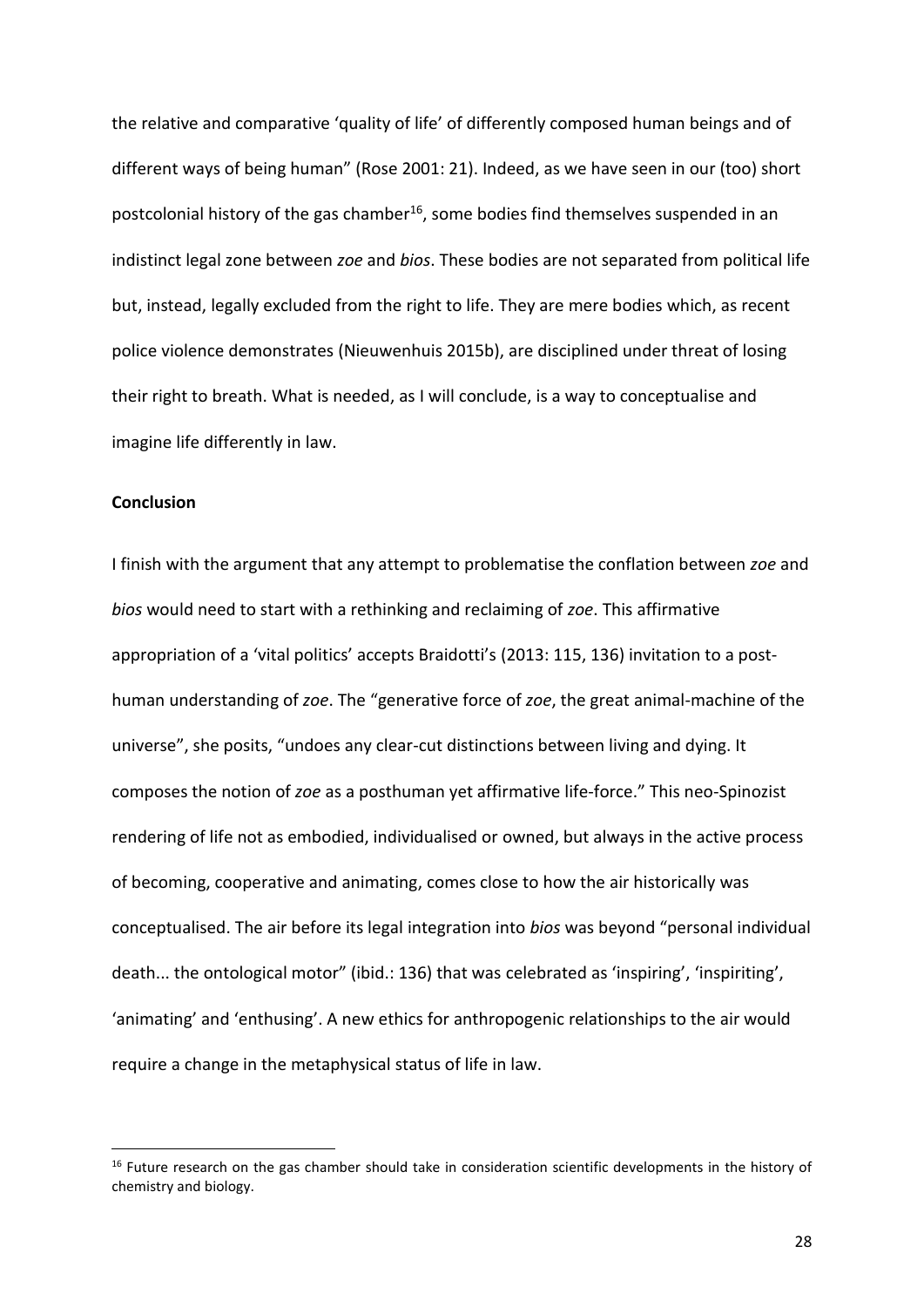This is admittedly ambitious thinking but not less urgent at a time in which anthropogenic gases end the right to life of millions. A move towards what Philippopoulos-Mihalopoulos (2012) and others have described as 'posthuman law', which cuts across culture/ nature binaries, would accredit a legal and, therefore, moral status to the air in a manner that rivers and trees recently have received. The objective of the emerging body of philosophies of 'Ecological Jurisprudence' is to transform the anthropocentric and Eurocentric ontology of law into a decolonial, 'biocentric' and 'ecocentric' ethics that stirs away from classical ideas of a law that works *for* (some) 'humans' only. A different law requires a new perception of and commitment to life's ecological and environmental interdependence. This means seeing the 'right to life' not as a hierarchical relationship that originates from a metaphysical authority of human law over 'nature' but as recognition for our always already atmospheric being-together-with humans and more- than- humans.

### **References**

Adey, Peter. 2014. *Air: Nature and Culture*. London: Reaktion Books.

Agamben, Giorgio. 1998. *Homo Sacer: Sovereign Power and Bare Life*. Stanford (CA): Stanford University Press.

Agamben, Giorgio. 2015. *The Use of Bodies*. Stanford (CA): Stanford University Pres.

Anaïs, Seantel. 2015. *Disarming Intervention: A Critical History of Non-Lethality*. Vancouver and Toronto: UBC Press.

Arendt, Hannah. 1970. *On Violence*. London: A Harvest/HBJ Book.

Bell, David Avrom. 2007. *The First Total War: Napoleon's Europe and the Birth of Warfare as We Know it*. Boston and New York: Houghton Mifflin Company.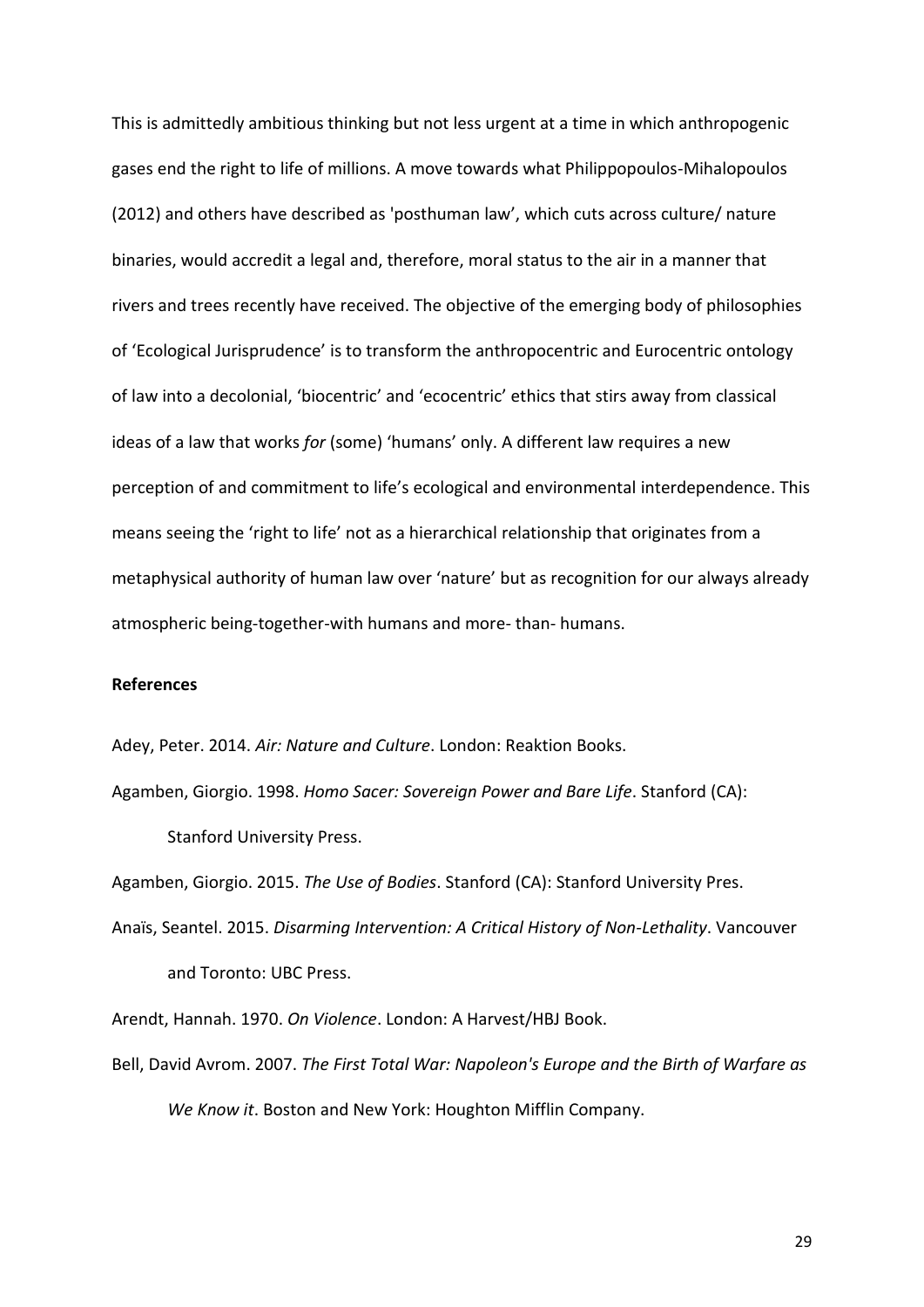- Braidotti, Rose. 2012. "Transposing Life." In *'Clones, Fakes and Posthumans': Cultures of Replication*, edited by Philomena Essed and Gabriele Schwab, 61-78. Amsterdam: Rodopi.
- Braidotti, Rosi. 2011. *Nomadic Theory: The Portable Rosi Braidotti*. New York: Columbia University Press.

Braidotti, Rosi. 2013. *The Posthuman*. Cambridge: Polity.

- Brower, Benjamin Claude. 2009. *A Desert Named Peace: The Violence of France's Empire in the Algerian Sahara, 1844-1902*. New York (NY): Columbia University Press.
- Babeuf, F. N. 1794. *Du système de dépopulation ou La vie et les crimes de Carrier*. Paris: Franklin.

Cesaire, Aime. 2000 [1950]. *Discourse on Colonialism* New York (NY): Monthly Review Press.

- Chitour, Chems Eddine. 2011. "Algérie, 1845, un jour de mai : Il était une fois les enfumades." Accessed 3 February, 2017: [https://www.legrandsoir.info/Algerie-1845](https://www.legrandsoir.info/Algerie-1845-un-jour-de-mai-Il-etait-une-fois-les-enfumades.html) [un-jour-de-mai-Il-etait-une-fois-les-enfumades.html.](https://www.legrandsoir.info/Algerie-1845-un-jour-de-mai-Il-etait-une-fois-les-enfumades.html)
- Choy, Tim. 2011. *Ecologies of Comparison: An Ethnography of Endangerment in Hong Kong*. Durham: Duke University Press.
- Churchill, Winston. 1944. "Winston Churchill's Secret Poison Gas Memo." Accessed 1 February, 2017: http://www.globalresearch.ca/articles/CHU407A.html.

Clausewitz, Carl von. 1984. *On War*. Princeton (NJ): Princeton University Press.

- Coleman, Kim. 2005. *A History of Chemical Warfare*. Basingstoke and New York (NY): Palgrave.
- Cowell, Frederick, Xuan Goh, James Cambrook, and David Bulley. 2007. "Chlorine as the First Major Chemical Weapon." In *An Element of Controversy: The Life of Chlorine in*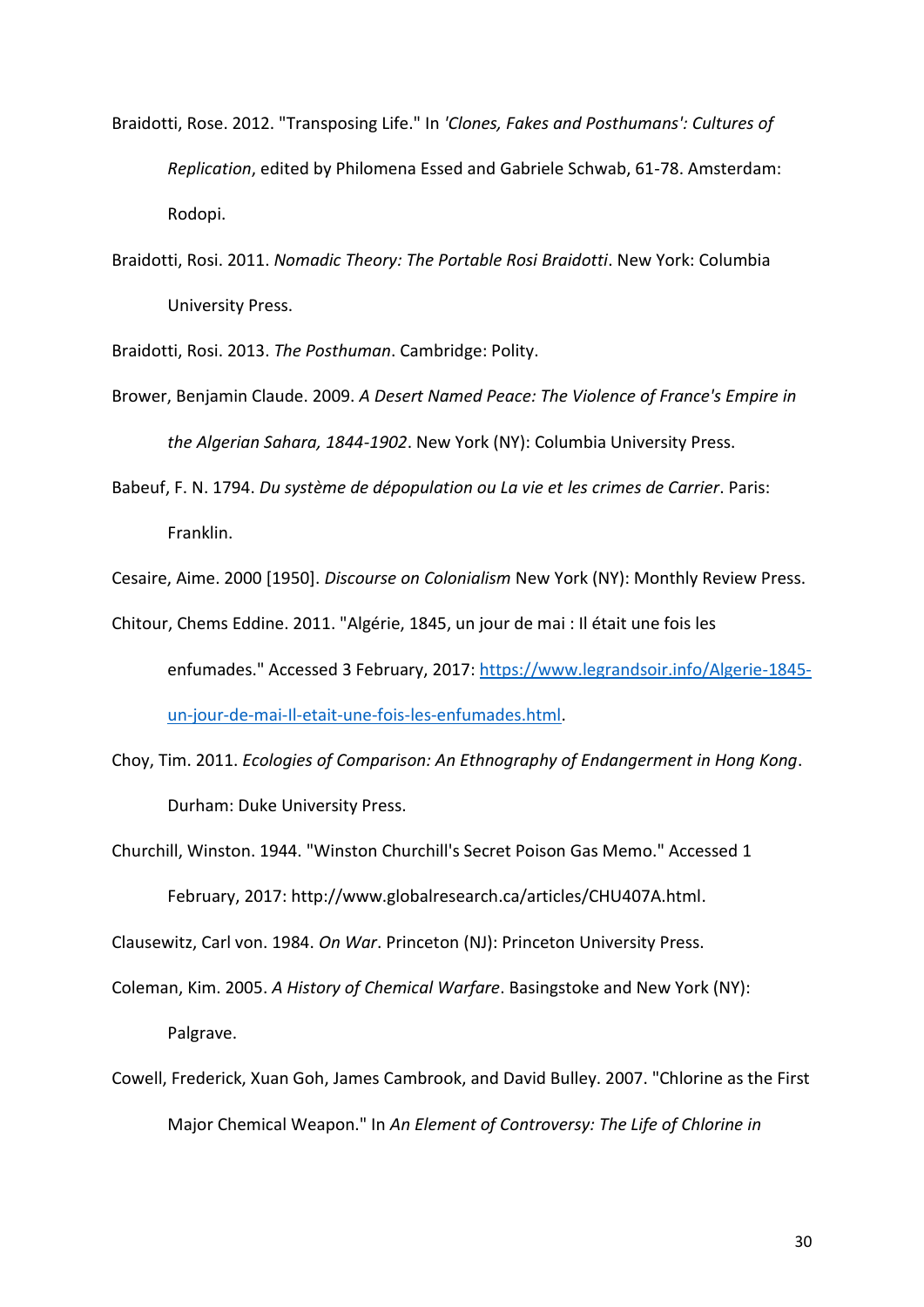*Science, Medicine, Technology and War* edited by Hasok Chang and Catherine Jackson, 220-245. London: British Society for the History of Science.

Davidson, N. 2009. *'Non-Lethal' Weapons*. Basingstoke: Palgrave.

Del Boca, Angelo. 2007 [1996]. *I gas di Mussolini: il fascismo e la guerra d'Etiopia*. Rome: Editori riuniti.

Djebar, Assia. 1985. *L'amour, la fantasia*. Paris: Lattes.

- Esposito, Roberto. 2008. *Bíos: Biopolitics and Philosophy*. London: University of Minnesota Press.
- Foucault, Michel. 2003a. *"Society Must Be Defended" Lectures at the College De France 1975-76*. New York: Picador.
- Foucault, Michel. 2003b. *"Society Must Be Defended" Lectures at the Collège de France, 1975–76*. New York: Picador.
- Freemantle, Michael. 2015. *The Chemists' War: 1914-1918*. Cambridge: Royal Society of Chemistry.
- Gillespie, Alexander. 2011. *A History of the Laws of War: Volume 2: The Customs and Laws of War with Regards to Arms Control*. Oxford: Hart Publishing.

Goodwin, Dryden. 2012). *Breathe*. Accessed 1 July, 2017:

<http://www.drydengoodwin.com/breathe.htm>

- Graham, Stephen. 2015. "Life-support: The political ecology of urban air". *City* 19 (2-3): 192- 215.
- Heidegger, Martin. 1988 [1936]. *Schelling: Vom Wesen der menschlichen Freiheit*. Frankfurt am Main: Vittorio Klostermann.
- Höss, Rudolf. 1996. *Death Dealer: The Memoirs of the SS Kommandant at Auschwitz*. New York: Da Capo Press.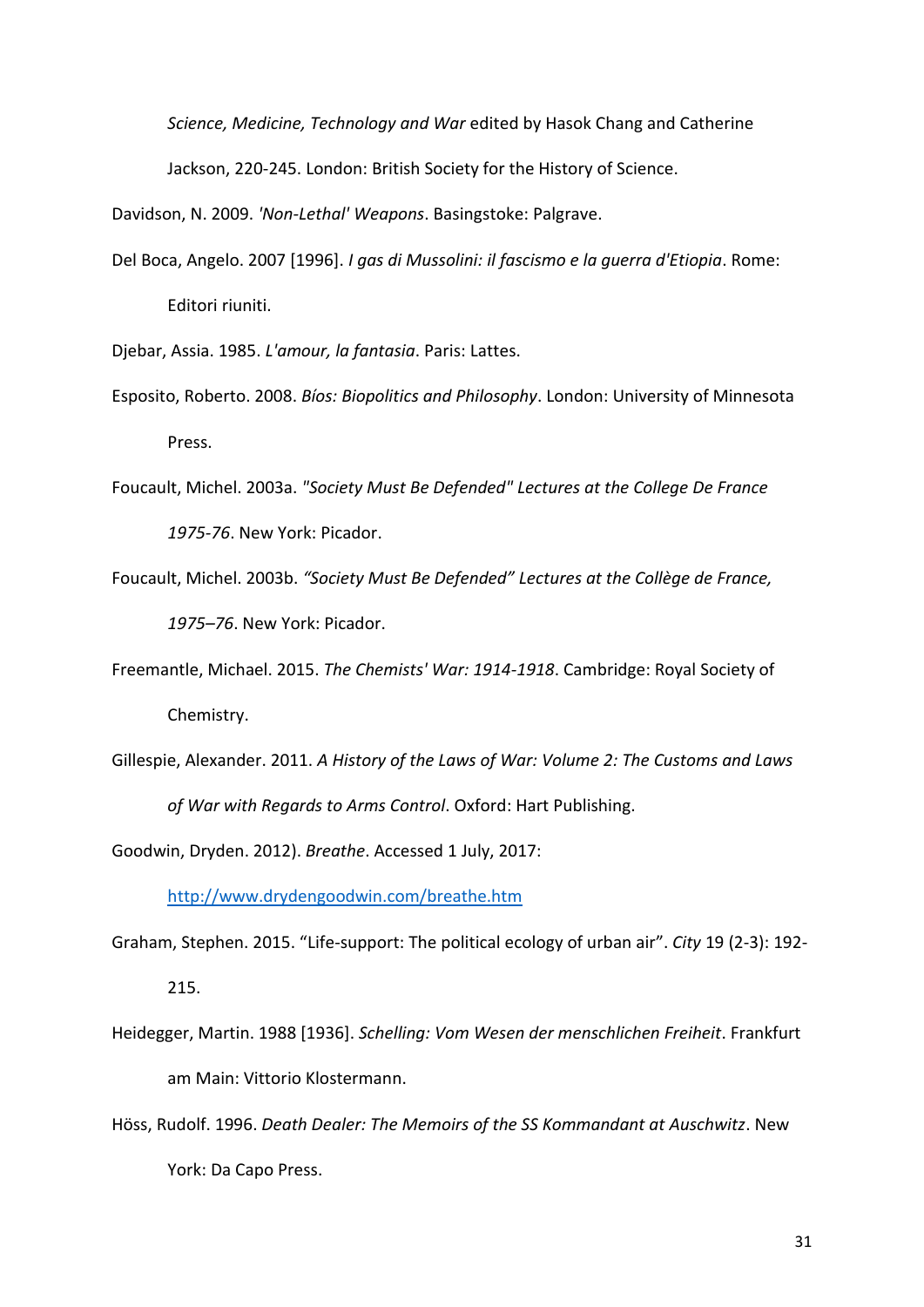- Irigaray, Luce. 1999. *The Forgetting of Air in Martin Heidegger*. Austin (TX): Univeristy of Texas Press.
- Johnson, Jeffrey Allan. 1990. *The Kaiser's Chemists: Science and Modernization in Imperial Germany*. London: University of North Carolina Press.
- Joy, Robert, J.T. 1997. "Historical aspects of medical defense against chemical warfare." In *Medical Aspects of Chemical and Biological Warfare*, edited by F.R. Sidell, E.T. Takafuji and D.R. Franz, 87-110. Washington, D.C.: Borden Institute.
- Kant, Immanuel. 2003. *To Perpetual Peace: A Philosophical Sketch*. Cambridge: Hacket Publishing Company.
- Legg, Stephen. 2007. *Spaces of Colonialism: Delhi's Urban Governmentalities*. Oxford: Blackwell.
- Levene, Mark. 2005. *Genocide in the Age of the Nation-State: Volume II - The Rise of the West and the Coming of Genocide*. New York: Tauris & Co. Ltd.
- Ley, Robert. 1944. "Pesthauch der Welt." Franz Müller Verlag Accessed 2 February, 2017: http://research.calvin.edu/german-propaganda-archive/pesthauch.htm.
- Lieber, F. 1898 [1863]. *Instructions for the Government of Armies of the United States in the Field*. Washington, D.C.: United States Government.
- MacLeod, Roy. 1993. "The chemists go to war: The mobilization of civilian chemists and the british war effort, 1914–1918." *Annals of Science* 50 (5):455-481.
- Madley, Benjamin. 2005 "From Africa to Auschwitz: How German South West Africa incubated ideas and methods adopted and developed by the Nazis in Eastern Europe." *European History Quarterly* 35(3): 429-464.
- Marder, Michael. 2013. *Plant-Thinking: A Philosophy of Vegetal Life*. Chichester: Columbia University Press.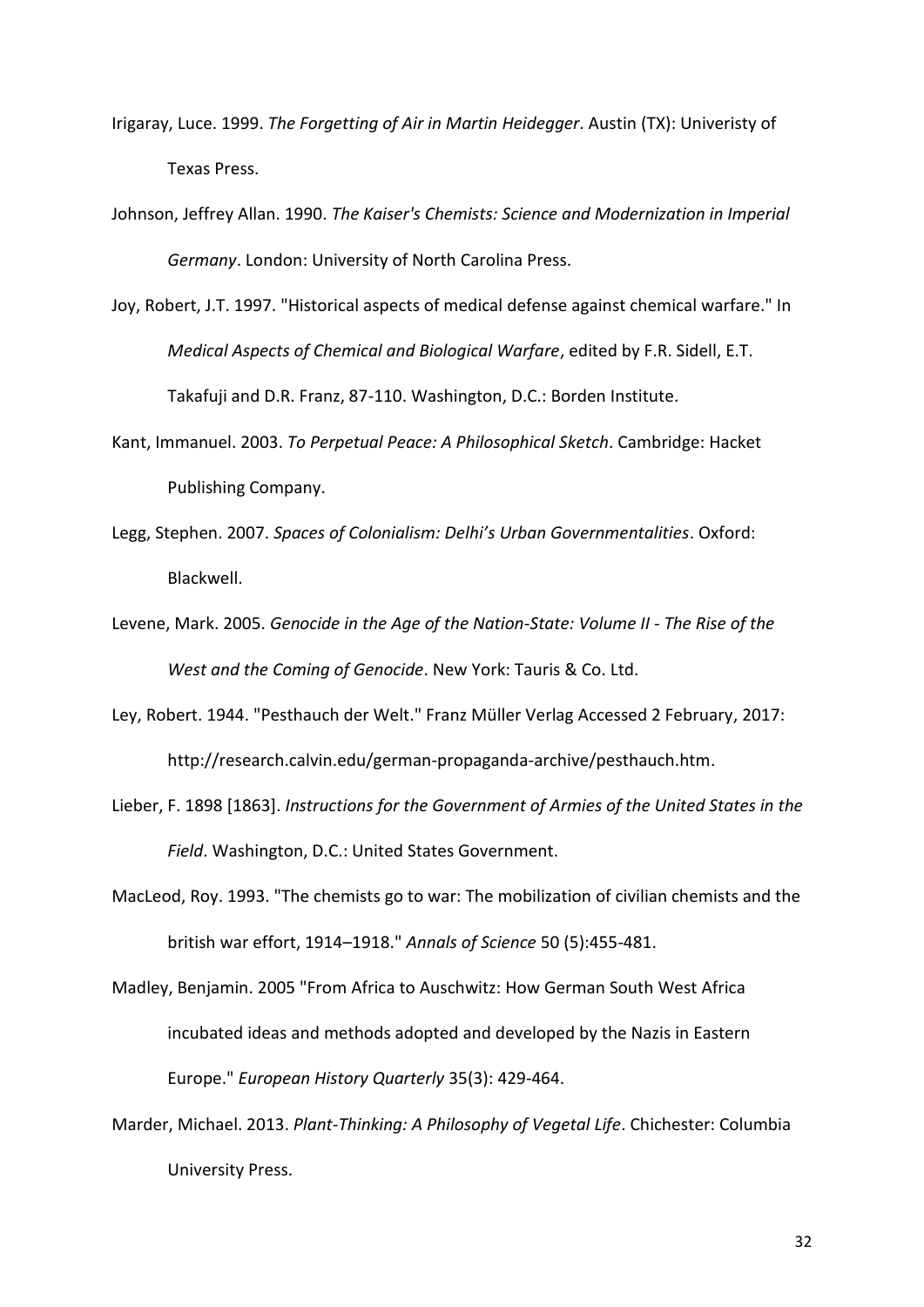Mbembé, Achille. 2003. "Necropolitics." *Public Culture* 15 (1):11-40.

- Nieuwenhuis, Marijn. 2015a. "On one breath all depend." *Journal of Narrative Politics* 1(2): 167-179.
- Nieuwenhuis, Marijn. 2015b. "A right to Breathe". Accessed 1 July, 2017.

http://criticallegalthinking.com/2015/01/19/right-breathe/.

- Nieuwenhuis, Marijn. 2016a. "Breathing materiality: aerial violence at a time of atmospheric politics." *Critical Studies on Terrorism 9* (3): 499-521.
- Nieuwenhuis, Marijn. 2016b. "The Governing of the Air: A Case Study of the Chinese Experience." *Borderlands* 15(1): 1-23.
- Nieuwenhuis, Marijn. Forthcoming. "The Politics of Breathing: Knowledge on Air and Respiration." In *Atmospheres of breathing: the respiratory questions of philosophy*, edited by Škof, L. & P. Berndtson. New York: SUNY Press.
- NATO. 1999. "NATO policy on non-lethal weapons." Accessed 2 February, 2017: http://www.nato.int/docu/pr/1999/p991013e.htm.
- Ojakangas, Mika. 2005. "Impossible Dialogue on Bio-power. Agamben and Foucault." *foucault studies* (2):5-28.
- Omissi D. 1990. *Air Power and Colonial Control: The Royal Air Force 1919–1939*. Manchester University Press, Manchester.
- Organisation for the Prohibition of Chemical Weapons. 1993. "Chemical Weapons Convention: Article II. Definitions and Criteria." Accessed 15 January, 2017.
- Owens, Patricia. 2009. *Between War and Politics: International Relations and the Thought of Hannah Arendt*. Oxford: Oxford University Press.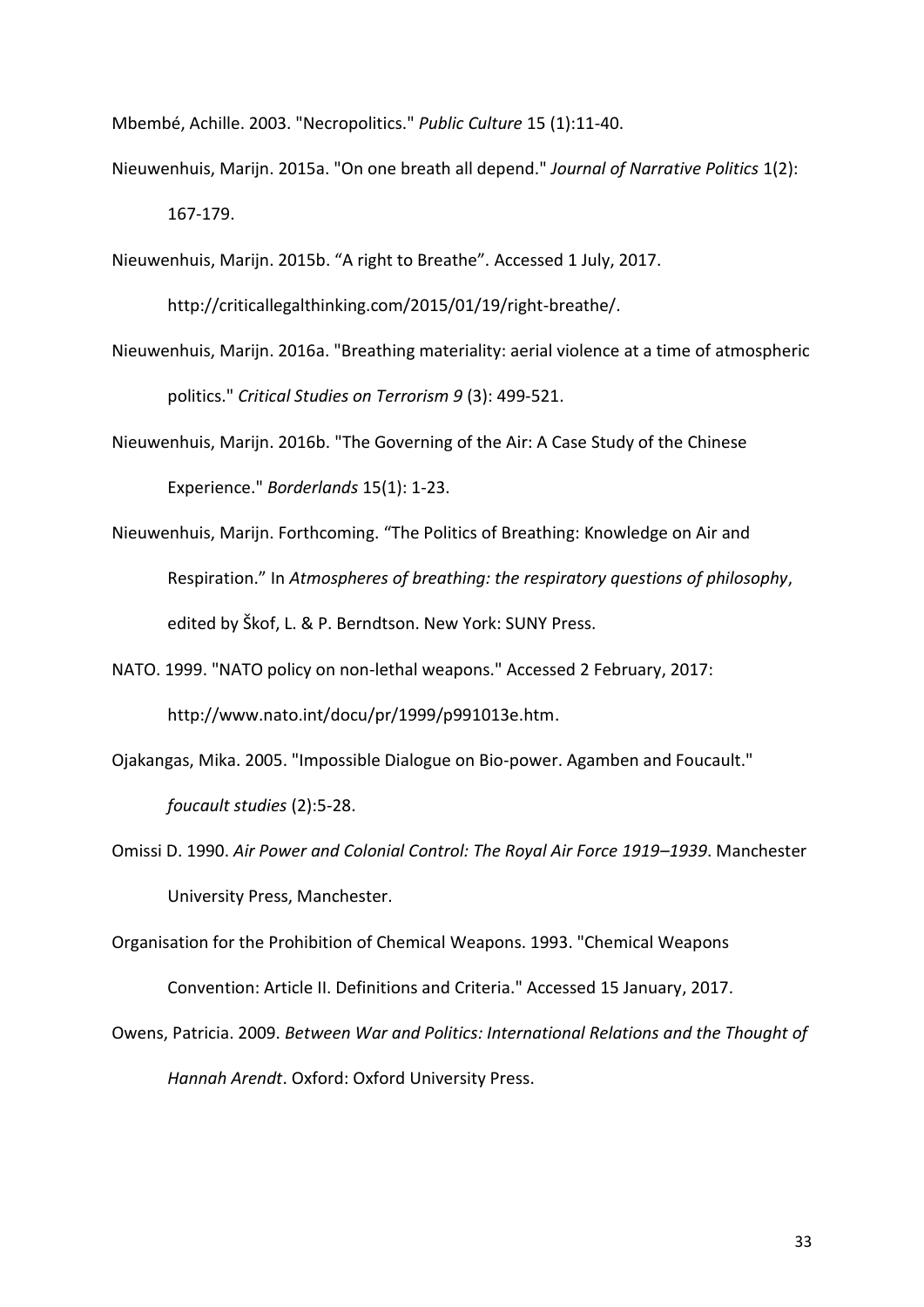- Philippopoulos-Mihalopoulos, Andreas. 2012. "Law, Space, Bodies: The Emergence of Spatial Justice." In *Deleuze and Law*, edited by Laurent de Sutter and Kyle McGee, 90-110. Edinburgh: Edinburgh University Press.
- Preston, Diana. 2015. *A Higher Form of Killing: Six Weeks in World War I That Forever Changed the Nature of Warfare*. New York (NY) and London: Bloomsbury Press.

Ribbe, Claude. 2005. *Le Crime de Napoléon*. Paris: Éditions Privé.

Robinson, J. P. Perry. 2007. Non Lethal Warfare and the Chemical Weapons Convention. In *Further HSP submission to the OPCW Open-Ended Working*: Group on Preparations for the Second CWC Review Conference.

Rose, Nikolas. 2001. "The Politics of Life Itself." *Theory, Culture & Society* 18 (6):1–30.

- Rose, Nikolas. 2009. *Politics of life itself: biomedicine, power, and subjectivity in the twentyfirst century / Nikolas Rose.* Princeton (NJ): Princeton University Press.
- Rothberg, Michael. 2009. *Multidirectional Memory: Remembering the Holocaust in the Age of Decolonization*. Stanford (CA): Stanford University Press.
- Škof, Lenart. 2015. *Breath of Proximity: Intersubjectivity, Ethics and Peace*. Dordrecht: Springer.

Sloterdijk, Peter. 2009. *Terror from the Air*. Los Angeles (CA): Semiotext.

- Smart, Jeffery K. 1997. "History of chemical and biological warfare: an American perspective." In *Medical Aspects of Chemical and Biological Warfare*, edited by F.R. Sidell, E.T. Takafuji and D.R. Franz, 9-86. Borden Institute.
- Spiers, Edward M. 1994. *Chemical and Biological Weapons A Study of Proliferation*. London: Palgrave-Macmillan.
- Spiers, Edward M. 2010. *A History of Chemical and Biological Weapons*. London: Reaktion Books.